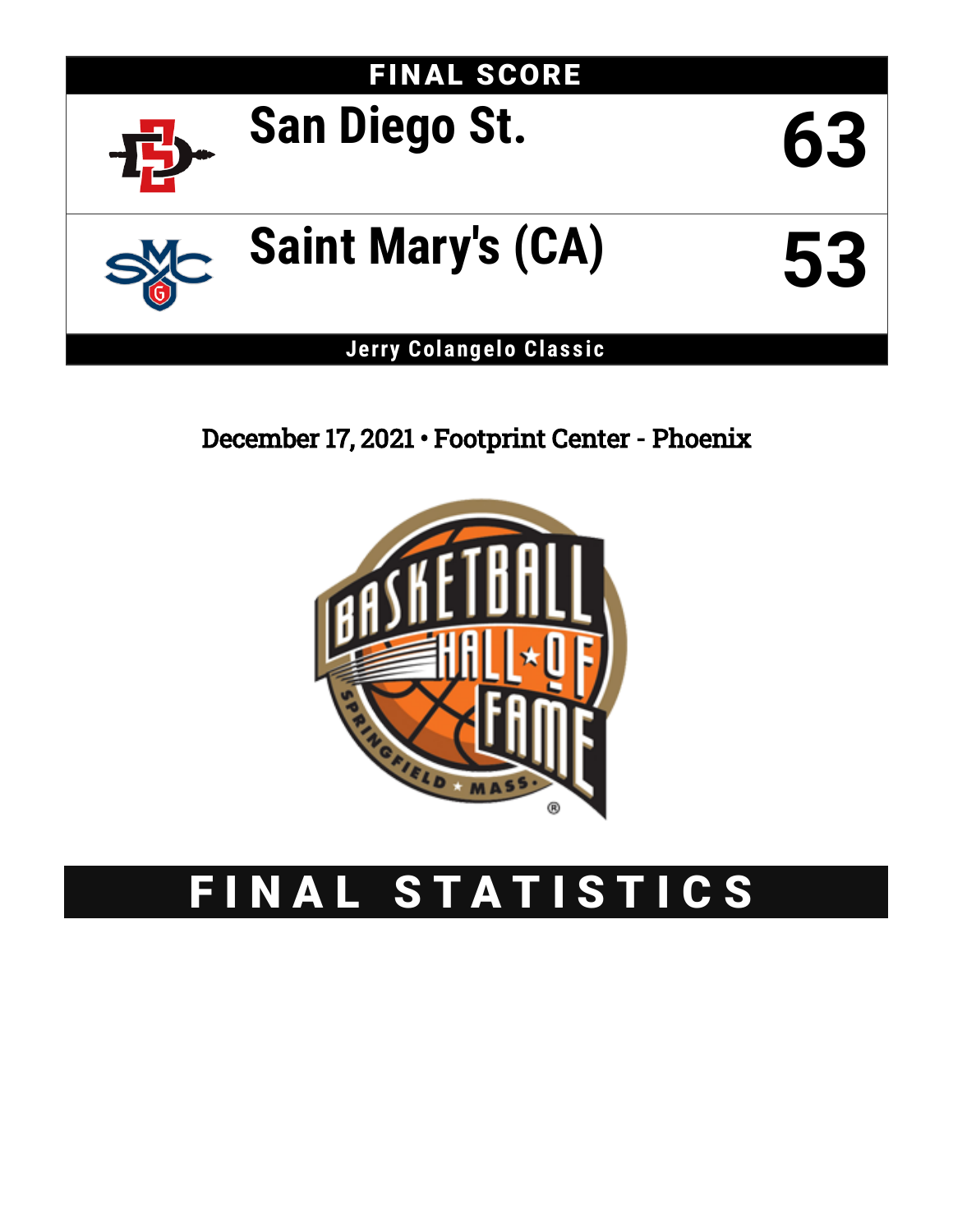## **Official Box Score San Diego St. vs Saint Mary's (CA) Game Totals -- Final Statistics December 17, 2021 at Footprint Center - Phoenix**



## **San Diego St. 63**

| No. | Plaver               | S  | Pts             | FG       | 3FG     | FT.       | OR            | DR | TR             | РF       | A        | TO | <b>B</b> lk | Stl          | Min | $+/-$ |
|-----|----------------------|----|-----------------|----------|---------|-----------|---------------|----|----------------|----------|----------|----|-------------|--------------|-----|-------|
| 00  | JOHNSON, KESHAD      | F. | 6               | $2 - 3$  | $0 - 0$ | $2 - 3$   | 0             | 2  | 2              | 0        | 0        |    | $\Omega$    | 2            | 30  | 8     |
| 02  | SEIKO, ADAM          | G  | 12              | $4 - 4$  | $4 - 4$ | $0 - 1$   | 0             | 2  | $\overline{2}$ | 2        |          |    | $\Omega$    | $\mathbf{0}$ | 32  | 13    |
| 03  | <b>BRADLEY, MATT</b> | G  | 14              | $5 - 14$ | $0 - 3$ | $4 - 4$   |               | 1  | 2              | 1        | 2        | 3  | 0           | 2            | 36  | 11    |
| 04  | PULLIAM, TREY        | G  | 15 <sup>1</sup> | $6 - 11$ | $1 - 1$ | $2 - 2$   | 0             | 1  |                | 3        | 6        | 4  | $\Omega$    | 1            | 36  | 11    |
| 31  | MENSAH, NATHAN       | F  | 5               | $2 - 10$ | $0 - 0$ | $1 - 2$   | 5             | 8  | 13             | 3        | $\Omega$ | 2  | 3           | 2            | 29  | 3     |
| 10  | DINWIDDIE, KEITH     | G  | $\mathcal{P}$   | $1 - 4$  | $0 - 0$ | $0 - 0$   | 0             | 2  | 2              | 1        | 0        | 0  | $\Omega$    | 0            | 8   | $-3$  |
| 20  | BAKER-MAZARA, CHAD   | F. | 3               | $1 - 2$  | 1-1     | $0-0$     | 0             | 4  |                | 2        | 0        | 0  | 0           | 0            | 8   | -3    |
| 23  | TOMAIC, JOSHUA       | F. | 3               | $1 - 1$  | $1 - 1$ | $0 - 0$   | 0             | 0  | $\Omega$       | 3        | $\Omega$ |    | $\Omega$    |              | 8   | 6     |
| 33  | AROP, AGUEK          | F. | 3               | $1 - 5$  | 0-0     | $1 - 2$   | 3             | 2  | 5              |          |          | 2  | $\Omega$    | 2            | 11  | 4     |
|     | TEAM                 |    |                 |          |         |           | $\mathcal{P}$ | 5  |                | $\Omega$ |          | 0  |             |              |     |       |
|     | <b>TOTALS</b>        |    | 63              | - 23-54  | 7-10    | $10 - 14$ | 11            | 24 | 35             | 16       | 10       | 14 | 3           | 10           | 198 |       |

| Game                                | 23-54              | 42.6%      | $7-10$       | 70.0%      | $10 - 14$           | 71.4%      |  |
|-------------------------------------|--------------------|------------|--------------|------------|---------------------|------------|--|
| 1st Half<br>2nd Half                | 11-29<br>$12 - 25$ | 38%<br>48% | $3-4$<br>4-6 | 75%<br>67% | $1 - 3$<br>$9 - 11$ | 33%<br>82% |  |
| <b>Shooting By Period</b><br>Period | FG                 | FG%        | 3FG          | 3FG%       | FТ                  | FT%        |  |

*Deadball Rebounds:* 1,0 *Last FG:* 2nd-00:47 *Biggest Run:* 11-0 *Largest lead:* By 11 at 2nd-14:23 *Technical Fouls:* None.

## **Saint Mary's (CA) 53**

| No. | Player                        | S  | Pts           | FG       | 3FG     | FT        | OR | DR | TR             | PF       | A        | TO | <b>B</b> lk  | Stl      | Min | $+/-$          |
|-----|-------------------------------|----|---------------|----------|---------|-----------|----|----|----------------|----------|----------|----|--------------|----------|-----|----------------|
| 00  | JOHNSON, LOGAN                | G  | 4             | $2-6$    | $0-0$   | $0 - 2$   |    | 6  |                | 4        |          |    | 0            | $\Omega$ | 23  | $-15$          |
| 11  | <b>TASS, MATTHIAS</b>         | F. | 12            | $4 - 7$  | $0 - 0$ | $4 - 4$   | 4  | 0  | 4              | 3        | 2        | 4  | 3            | $\Omega$ | 29  | 6              |
| 12  | <b>KUHSE, TOMMY</b>           | G  | 13            | $6 - 14$ | $1 - 3$ | $0 - 0$   | 2  |    | 3              | 3        | 2        | 2  | 0            | $\Omega$ | 31  | $-2$           |
| 14  | <b>BOWEN, KYLE</b>            | F. | 3             | $1 - 4$  | $1 - 2$ | $0 - 0$   | 0  | 8  | 8              | 0        | 2        | 0  | $\Omega$     | 2        | 38  | $-11$          |
| 44  | DUCAS, ALEX                   | G  | 5.            | 1-6      | 1-5     | $2 - 2$   | 1. | 5  | 6              | 3        | 0        |    | 0            | 0        | 29  | $-11$          |
| 03  | <b>MARCIULIONIS, AUGUSTAS</b> | G  | 9             | $4-9$    | $1 - 5$ | $0 - 0$   |    |    | $\overline{2}$ | 3        | 0        |    | $\mathbf{0}$ | 4        | 25  | $-3$           |
| 05  | <b>MULLINS, JABE</b>          | G  | 5.            | $1 - 2$  | $1 - 2$ | $2 - 2$   | 0  | 0  | $\Omega$       | 0        | 0        | 0  | $\Omega$     |          | 10  | 1.             |
| 10  | <b>SAXEN, MITCHELL</b>        | C  | 0             | $0 - 0$  | $0 - 0$ | $0 - 0$   | 0  |    |                | 0        | $\Omega$ | 0  | $\Omega$     | $\Omega$ |     | $\overline{0}$ |
| 42  | FOTU, DAN                     | F  | $\mathcal{P}$ | $0 - 4$  | $0 - 3$ | $2 - 4$   | 0  |    |                | 1.       | $\Omega$ | 4  | $\Omega$     | $\Omega$ | 12  | $-15$          |
|     | <b>TEAM</b>                   |    |               |          |         |           |    | 0  |                | $\Omega$ |          |    |              |          |     |                |
|     | <b>TOTALS</b>                 |    | 53            | 19-52    | $5-20$  | $10 - 14$ | 10 | 23 | 33             | 17       | 6        | 14 |              |          | 198 |                |

| <b>Shooting By Period</b> |       |       |          |            |           |       |
|---------------------------|-------|-------|----------|------------|-----------|-------|
| Period                    | FG    | FG%   | 3FG      | 3FG%       | FТ        | FT%   |
| 1st Half                  | 8-24  | 33%   | $2-9$    | <b>22%</b> | 7-10      | 70%   |
| 2nd Half                  | 11-28 | 39%   | $3 - 11$ | 27%        | 3-4       | 75%   |
| Game                      | 19-52 | 36.5% | $5 - 20$ | 25.0%      | $10 - 14$ | 71.4% |

*Deadball Rebounds:* 3,0 *Last FG:* 2nd-02:49 *Biggest Run:* 7-0 *Largest lead:* By 5 at 1st-14:07 *Technical Fouls:* None.

| Game Notes:                                                           | <b>Score</b>                             | 1st | 2 <sub>nd</sub> | TOT | <b>Points</b>     | <b>SDS</b>     | <b>SMC</b>     |
|-----------------------------------------------------------------------|------------------------------------------|-----|-----------------|-----|-------------------|----------------|----------------|
| Officials: Keith Kimble, DJ Carstensen, Rob Riley<br>Attendance: 1500 | <b>SDS</b>                               | 26  | 37              | 63  | In the Paint      | 30             | 28             |
|                                                                       | <b>SMC</b>                               | 25  | 28              | 53  | Off Turns         |                | 14             |
| Start Time: 10:05 PM ET                                               |                                          |     |                 |     | 2nd Chance        | 12             |                |
| End Time: 11:53 PM ET<br>Game Duration: 1:48                          | SDS led for 26:46. SMC led for 6:42.     |     |                 |     | <b>Fast Break</b> |                |                |
| Neutral Court:                                                        | Game was tied for 6:06.<br>Times tied: 8 |     | Lead Changes: 5 |     | Bench             |                | 16             |
|                                                                       |                                          |     |                 |     | Per Poss          | 1.000<br>28/63 | 0.869<br>24/61 |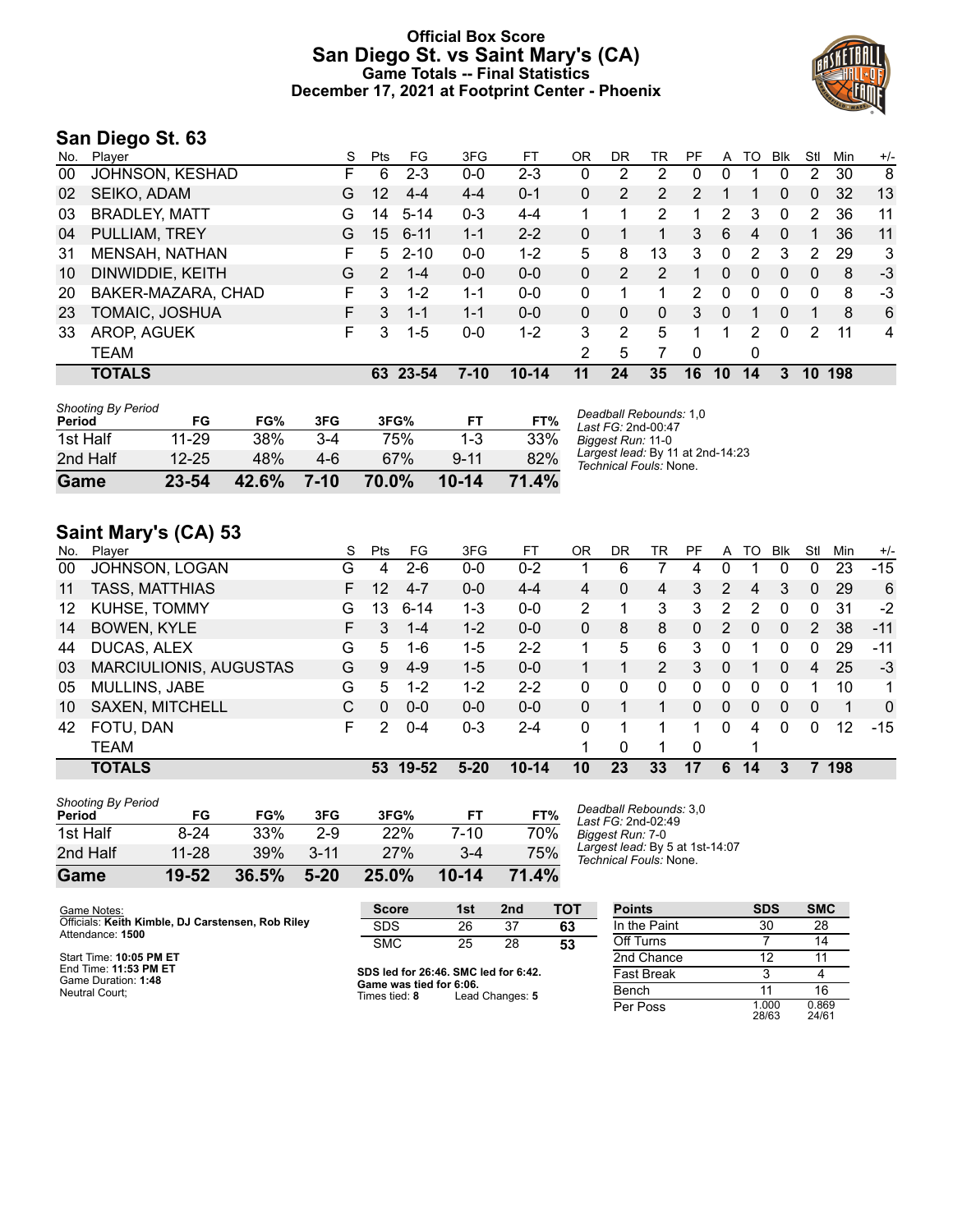## **Official Box Score San Diego St. vs Saint Mary's (CA) First Half Statistics Only December 17, 2021 at Footprint Center - Phoenix**



# **San Diego St. 26**

| No. | Player                | S. | <b>Pts</b>    | <b>FG</b> | 3FG     | <b>FT</b> | <b>OR</b> | <b>DR</b> | <b>TR</b>      | PF       | A | TO           | <b>B</b> lk | Stl          | Min | $+/-$ |
|-----|-----------------------|----|---------------|-----------|---------|-----------|-----------|-----------|----------------|----------|---|--------------|-------------|--------------|-----|-------|
| 00  | JOHNSON, KESHAD       | н. | 4             | $2 - 3$   | $0 - 0$ | $0 - 1$   | 0         |           |                | 0        | 0 | 0            | 0           | 0            | 13  | -4    |
| 02  | SEIKO, ADAM           | G  | 3             | $1 - 1$   | $1 - 1$ | $0 - 0$   | 0         |           |                |          |   |              | 0           | $\mathbf{0}$ | 14  | 3     |
| 03  | <b>BRADLEY, MATT</b>  | G  | 2             | $1-5$     | $0 - 1$ | $0 - 0$   | 0         | 1         |                | 0        | 1 | 2            | 0           |              | 17  | 1     |
| 04  | PULLIAM, TREY         | G  | 4             | $2 - 4$   | $0 - 0$ | $0 - 0$   | 0         |           |                |          | 4 | 2            | $\Omega$    |              | 18  | $-2$  |
| 31  | <b>MENSAH, NATHAN</b> | F. | 3             | $1 - 7$   | $0 - 0$ | $1 - 2$   | 3         | 5         | 8              |          | 0 |              | 3           | 2            | 15  | -6    |
| 10  | DINWIDDIE, KEITH      | G  | $\mathcal{P}$ | $1 - 3$   | $0 - 0$ | $0 - 0$   | 0         | 2         | $\overline{2}$ |          | 0 | 0            | 0           | 0            | 6   | $-2$  |
| 20  | BAKER-MAZARA, CHAD    | F. | 3             | $1 - 2$   | $1 - 1$ | $0 - 0$   | 0         | 0         | 0              | 2        | 0 | 0            | 0           | 0            | 5   | -2    |
| 23  | TOMAIC, JOSHUA        | F. | 3             | $1 - 1$   | $1 - 1$ | $0 - 0$   | 0         | 0         | $\Omega$       | 3.       | 0 | $\mathbf{0}$ | $\Omega$    |              | 6   | 10    |
| 33  | AROP, AGUEK           | F. | 2             | 1-3       | $0 - 0$ | $0 - 0$   | $\Omega$  | 0         | 0              | $\Omega$ | 0 |              | 0           | 0            | 5   | 3     |
|     | TEAM                  |    |               |           |         |           |           | 2         | 3              | 0        |   | 0            |             |              |     |       |
|     | <b>TOTALS</b>         |    |               | 26 11-29  | $3 - 4$ | $1 - 3$   | 4         | 13        | 17             | 9        | 6 |              |             | 5.           | 100 |       |

| <b>Shooting By Period</b><br>Period | FG    | FG%   | 3FG     | 3FG%  | FТ        | FT%   | Deadball Rebounds: 1,0<br>Last FG Half: SDS 2nd-00:47 |
|-------------------------------------|-------|-------|---------|-------|-----------|-------|-------------------------------------------------------|
| 1st Half                            | 11-29 | 38%   | $3 - 4$ | 75%   |           | 33%   |                                                       |
| Game                                | 23-54 | 42.6% | $7-10$  | 70.0% | $10 - 14$ | 71 4% |                                                       |

# **Saint Mary's (CA) 25**

| No. | Player                        | S. | <b>Pts</b>     | <b>FG</b> | 3FG     | <b>FT</b> | <b>OR</b> | <b>DR</b> | <b>TR</b>    | PF            | A | TO       | <b>Blk</b> | Stl      | Min | $+/-$          |
|-----|-------------------------------|----|----------------|-----------|---------|-----------|-----------|-----------|--------------|---------------|---|----------|------------|----------|-----|----------------|
| 00  | JOHNSON, LOGAN                | G  | 2              | 1-4       | $0 - 0$ | $0 - 2$   | 0         | 4         | 4            | 2             | 0 |          | 0          | 0        | 15  | $-3$           |
| 11  | <b>TASS, MATTHIAS</b>         | F  | 4              | $1 - 3$   | $0 - 0$ | $2 - 2$   |           | 0         | 1            | $\mathcal{P}$ |   |          |            | 0        | 13  | $\overline{7}$ |
| 12  | KUHSE, TOMMY                  | G  | 9              | $4-6$     | $1 - 2$ | $0-0$     |           | 0         |              |               | 0 | 2        | 0          | 0        | 17  | $-2$           |
| 14  | <b>BOWEN, KYLE</b>            | F. | 0              | $0 - 3$   | $0 - 1$ | $0 - 0$   | 0         |           |              | 0             |   | 0        | 0          | 2        | 19  | $-1$           |
| 44  | DUCAS, ALEX                   | G  | 2              | $0 - 2$   | $0 - 2$ | $2 - 2$   |           | 3         | 4            |               | 0 |          | 0          | 0        | 16  | -4             |
| 03  | <b>MARCIULIONIS, AUGUSTAS</b> | G  | $5^{\circ}$    | $2 - 3$   | $1 - 2$ | $0 - 0$   | 0         | 0         | $\mathbf{0}$ |               | 0 | $\Omega$ | 0          |          | 8   | 3              |
| 05  | MULLINS, JABE                 | G  | $\overline{2}$ | $0 - 1$   | $0 - 1$ | $2 - 2$   | 0         | 0         | $\Omega$     | 0             | 0 | $\Omega$ | 0          |          | 4   | 3              |
| 10  | SAXEN, MITCHELL               | C  | 0              | $0 - 0$   | $0 - 0$ | $0 - 0$   | 0         |           |              | $\Omega$      | 0 | $\Omega$ | 0          | $\Omega$ | 1   | $\mathbf{0}$   |
| 42  | FOTU, DAN                     | F  |                | $0 - 2$   | $0 - 1$ | $1 - 2$   | 0         |           |              | 0             | 0 | 3        | 0          | $\Omega$ | 8   | -8             |
|     | <b>TEAM</b>                   |    |                |           |         |           |           | 0         | 1            | $\Omega$      |   | 0        |            |          |     |                |
|     | <b>TOTALS</b>                 |    | 25             | $8 - 24$  | $2 - 9$ | $7-10$    | 4         | 16        | 20           |               | 2 | 8        |            | 4        | 100 |                |

| <b>Shooting By Period</b><br>Period | FG        | FG%   | 3FG      | 3FG%  | FТ        | FT%   |
|-------------------------------------|-----------|-------|----------|-------|-----------|-------|
| 1st Half                            | 8-24      | 33%   | $2-9$    | 22%   | 7-10      | 70%   |
| Game                                | $19 - 52$ | 36.5% | $5 - 20$ | 25.0% | $10 - 14$ | 71.4% |

*Deadball Rebounds:* 3,0 *Last FG Half:* SMC 2nd-02:49

| Game Notes:                                                           | <b>Score</b> | 1st | 2 <sub>nd</sub> | <b>TOT</b> | <b>Points (This Period)</b> | <b>SDS</b>     | <b>SMC</b>     |
|-----------------------------------------------------------------------|--------------|-----|-----------------|------------|-----------------------------|----------------|----------------|
| Officials: Keith Kimble, DJ Carstensen, Rob Riley<br>Attendance: 1500 | <b>SDS</b>   | 26  | 37              | 63         | In the Paint                |                | 12             |
|                                                                       | <b>SMC</b>   | 25  | 28              | 53         | Off Turns                   |                |                |
| Start Time: 10:05 PM ET                                               |              |     |                 |            | 2nd Chance                  |                |                |
| End Time: 11:53 PM ET<br>Game Duration: 1:48                          |              |     |                 |            | <b>Fast Break</b>           |                |                |
| Neutral Court:                                                        |              |     |                 |            | Bench                       | 10             |                |
|                                                                       |              |     |                 |            | Per Poss                    | 0.788<br>12/33 | 0.781<br>12/32 |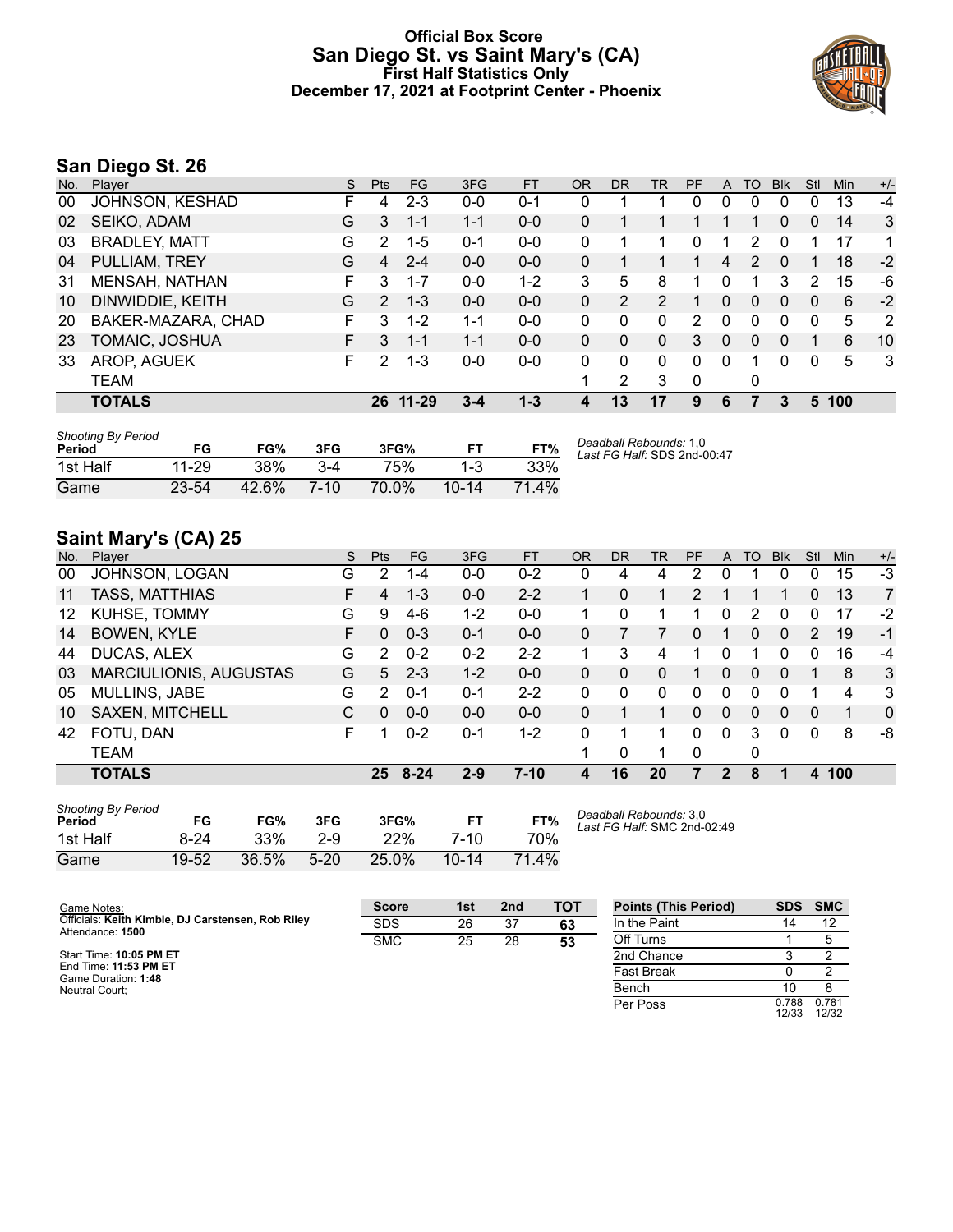## **Official Play-By-Play San Diego St. vs Saint Mary's (CA) First Half December 17, 2021 at Footprint Center - Phoenix**



### **Period 1**

#### **Starters:**

San Diego St.: 0 JOHNSON,KESHAD (F); 2 SEIKO,ADAM (G); 3 BRADLEY,MATT (G); 4 PULLIAM,TREY (G); 31 MENSAH,NATHAN (F);<br>Saint **Mary's (CA)**: 0 JOHNSON,LOGAN (G); 11 TASS,MATTHIAS (F); 12 KUHSE,TOMMY (G); 14 BOWEN,KYLE (F); 44

| Time           | <b>VISITORS: San Diego St.</b>           | <b>Score</b> | <b>Margin</b>  | <b>HOME: Saint Mary's (CA)</b>                                 |
|----------------|------------------------------------------|--------------|----------------|----------------------------------------------------------------|
| 19:37          |                                          |              |                | MISSED LAYUP by TASS, MATTHIAS                                 |
| 19:35          | REBOUND (DEF) by TEAM                    |              |                |                                                                |
| 19:10          | MISSED LAYUP by PULLIAM, TREY            |              |                |                                                                |
| 19:08          |                                          |              |                | REBOUND (DEF) by JOHNSON, LOGAN                                |
| 18:56          |                                          |              |                | MISSED LAYUP by JOHNSON, LOGAN                                 |
| 18:54          |                                          |              |                | REBOUND (OFF) by DUCAS, ALEX                                   |
| 18:48          |                                          |              |                | TURNOVER (LOSTBALL) by KUHSE, TOMMY                            |
| 18:48          | STEAL by MENSAH, NATHAN                  |              |                |                                                                |
| 18:39          | MISSED JUMPER by BRADLEY, MATT           |              |                |                                                                |
| 18:38          | REBOUND (OFF) by MENSAH, NATHAN          |              |                |                                                                |
| 18:38          | TURNOVER (OUTOFBOUNDS) by MENSAH, NATHAN |              |                |                                                                |
| 18:19          |                                          |              |                | MISSED LAYUP by TASS, MATTHIAS                                 |
| 18:19          | BLOCK by MENSAH, NATHAN                  |              |                |                                                                |
| 18:14          | REBOUND (DEF) by MENSAH, NATHAN          |              |                |                                                                |
| 17:51          | MISSED LAYUP by JOHNSON, KESHAD          |              |                |                                                                |
| 17:47          |                                          |              |                | REBOUND (DEF) by BOWEN, KYLE                                   |
| 17:39          |                                          | $2 - 0$      | H <sub>2</sub> | GOOD! LAYUP by KUHSE, TOMMY [PNT]                              |
| 17:39<br>17:13 |                                          |              |                | ASSIST by TASS, MATTHIAS                                       |
| 17:10          | MISSED JUMPER by MENSAH, NATHAN          |              |                |                                                                |
| 17:03          |                                          |              |                | REBOUND (DEF) by DUCAS, ALEX<br>MISSED LAYUP by JOHNSON, LOGAN |
| 17:02          | REBOUND (DEF) by MENSAH, NATHAN          |              |                |                                                                |
| 16:52          | GOOD! JUMPER by PULLIAM, TREY [PNT]      | $2 - 2$      | $\mathsf T$    |                                                                |
| 16:24          | FOUL (PERSONAL) by MENSAH, NATHAN        |              |                |                                                                |
| 16:24          | SUB OUT: BRADLEY, MATT                   |              |                |                                                                |
| 16:24          | SUB IN: DINWIDDIE, KEITH                 |              |                |                                                                |
| 16:05          |                                          |              |                | MISSED LAYUP by BOWEN, KYLE                                    |
| 16:03          | REBOUND (DEF) by MENSAH, NATHAN          |              |                |                                                                |
| 15:52          | TURNOVER (OUTOFBOUNDS) by PULLIAM, TREY  |              |                |                                                                |
| 15:52          |                                          |              |                |                                                                |
| 15:52          | SUB OUT: SEIKO, ADAM                     |              |                |                                                                |
| 15:52          | SUB IN: BRADLEY, MATT                    |              |                |                                                                |
| 15:28          |                                          | $4 - 2$      | H <sub>2</sub> | GOOD! LAYUP by JOHNSON, LOGAN [PNT]                            |
| 15:12          | GOOD! JUMPER by BRADLEY, MATT            | $4 - 4$      | $\mathsf T$    |                                                                |
| 14:53          |                                          | $7 - 4$      | $H_3$          | GOOD! 3PTR by KUHSE, TOMMY                                     |
| 14:31          | TURNOVER (BADPASS) by BRADLEY, MATT      |              |                |                                                                |
| 14:31          |                                          |              |                | STEAL by BOWEN, KYLE                                           |
| 14:27          |                                          |              |                | TURNOVER (LOSTBALL) by TASS, MATTHIAS                          |
| 14:27          | STEAL by PULLIAM, TREY                   |              |                |                                                                |
| 14:19          | MISSED JUMPER by DINWIDDIE, KEITH        |              |                |                                                                |
| 14:17          |                                          |              |                | REBOUND (DEF) by JOHNSON, LOGAN                                |
| 14:07          | FOUL (PERSONAL) by PULLIAM, TREY         |              |                |                                                                |
| 14:07          |                                          | $8 - 4$      | H 4            | GOOD! FT by TASS, MATTHIAS                                     |
| 14:07          | SUB OUT: JOHNSON, KESHAD                 |              |                |                                                                |
| 14:07          | SUB OUT: MENSAH, NATHAN                  |              |                |                                                                |
| 14:07          | SUB IN: TOMAIC, JOSHUA                   |              |                |                                                                |
| 14:07          | SUB IN: AROP, AGUEK                      |              |                |                                                                |
| 14:07<br>14:07 |                                          | $9 - 4$      | H <sub>5</sub> | GOOD! FT by TASS, MATTHIAS<br>SUB OUT: TASS, MATTHIAS          |
| 14:07          |                                          |              |                | SUB IN: FOTU, DAN                                              |
| 13:50          | GOOD! LAYUP by DINWIDDIE, KEITH [PNT]    | $9-6$        | $H_3$          |                                                                |
| 13:33          |                                          |              |                | TURNOVER (LOSTBALL) by FOTU, DAN                               |
| 13:33          | STEAL by TOMAIC, JOSHUA                  |              |                |                                                                |
| 13:20          | MISSED JUMPER by DINWIDDIE, KEITH        |              |                |                                                                |
| 13:17          |                                          |              |                | REBOUND (DEF) by BOWEN, KYLE                                   |
| 13:03          |                                          |              |                | MISSED 3PTR by KUHSE, TOMMY                                    |
| 12:58          | REBOUND (DEF) by DINWIDDIE, KEITH        |              |                |                                                                |
| 12:48          | GOOD! LAYUP by AROP, AGUEK               | $9 - 8$      | H <sub>1</sub> |                                                                |
| 12:41          | FOUL (PERSONAL) by DINWIDDIE, KEITH      |              |                |                                                                |
| 12:41          |                                          |              |                | MISSED FT by JOHNSON, LOGAN                                    |
| 12:41          |                                          |              |                | REBOUND (OFF) by TEAM                                          |
| 12:41          | SUB OUT: PULLIAM, TREY                   |              |                |                                                                |
| 12:41          | SUB OUT: DINWIDDIE, KEITH                |              |                |                                                                |
| 12:41          | SUB IN: SEIKO, ADAM                      |              |                |                                                                |
| 12:41          | SUB IN: BAKER-MAZARA, CHAD               |              |                |                                                                |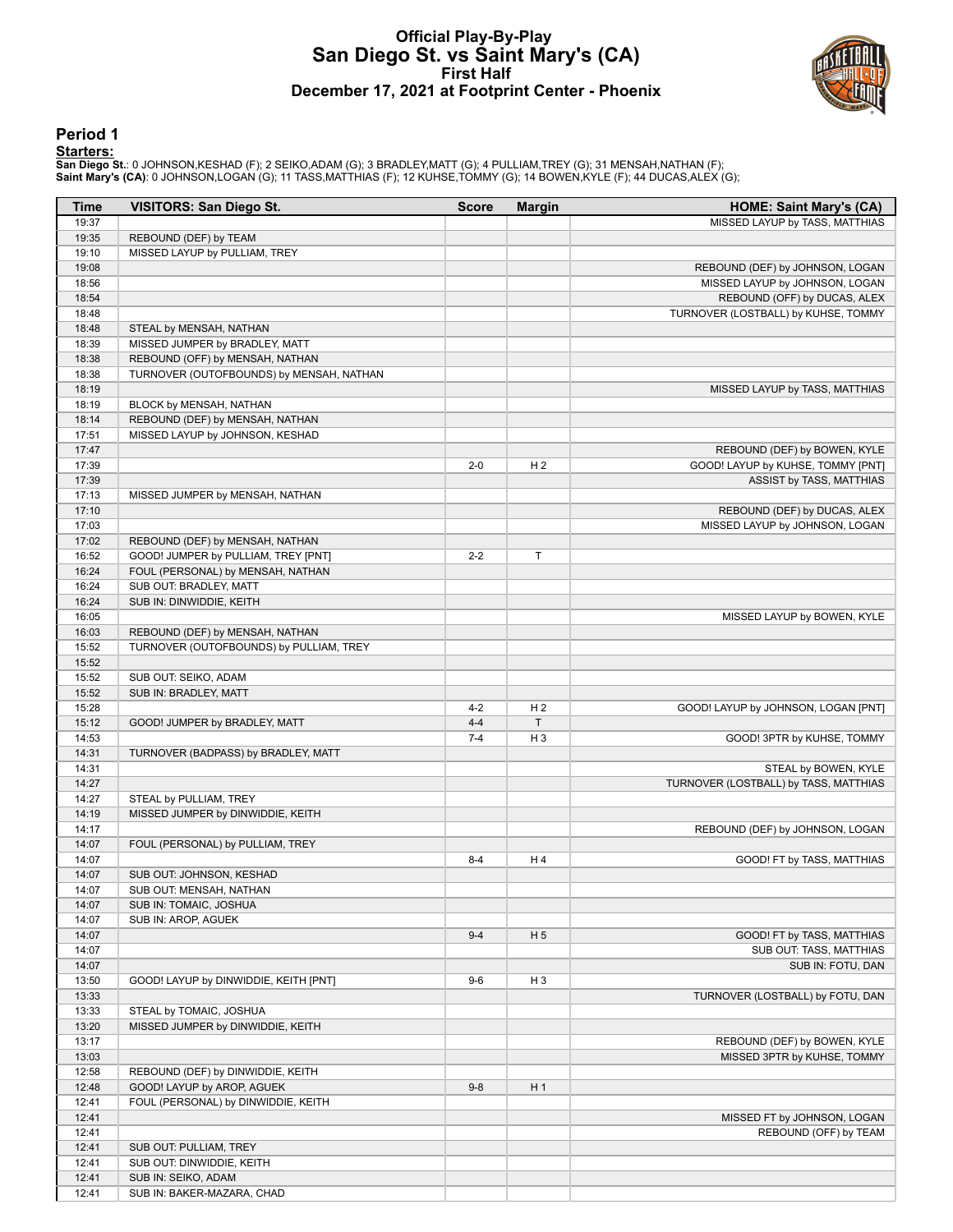| <b>Time</b>    | <b>VISITORS: San Diego St.</b>                            | <b>Score</b> | <b>Margin</b>  | <b>HOME: Saint Mary's (CA)</b>             |
|----------------|-----------------------------------------------------------|--------------|----------------|--------------------------------------------|
| 12:41          |                                                           |              |                | MISSED FT by JOHNSON, LOGAN                |
| 12:38          | REBOUND (DEF) by BRADLEY, MATT                            |              |                |                                            |
| 12:20          | MISSED LAYUP by AROP, AGUEK                               |              |                |                                            |
| 12:17          |                                                           |              |                | REBOUND (DEF) by DUCAS, ALEX               |
| 12:11          |                                                           |              |                | MISSED 3PTR by DUCAS, ALEX                 |
| 12:07          | REBOUND (DEF) by SEIKO, ADAM                              |              |                |                                            |
| 12:00<br>12:00 | GOOD! 3PTR by TOMAIC, JOSHUA                              | $9 - 11$     | V <sub>2</sub> |                                            |
| 11:39          | ASSIST by SEIKO, ADAM                                     |              |                | TURNOVER (BADPASS) by JOHNSON, LOGAN       |
| 11:39          |                                                           |              |                |                                            |
| 11:39          |                                                           |              |                | SUB OUT: JOHNSON, LOGAN                    |
| 11:39          |                                                           |              |                | SUB OUT: BOWEN, KYLE                       |
| 11:39          |                                                           |              |                | SUB IN: MARCIULIONIS, AUGUSTAS             |
| 11:39          |                                                           |              |                | SUB IN: TASS, MATTHIAS                     |
| 11:22          | MISSED LAYUP by AROP, AGUEK                               |              |                |                                            |
| 11:22          | REBOUND (OFF) by TEAM                                     |              |                |                                            |
| 11:22          |                                                           |              |                | FOUL (PERSONAL) by TASS, MATTHIAS          |
| 11:13          | MISSED JUMPER by BAKER-MAZARA, CHAD                       |              |                |                                            |
| 11:10          |                                                           |              |                | REBOUND (DEF) by DUCAS, ALEX               |
| 11:09          | FOUL (PERSONAL) by TOMAIC, JOSHUA<br>SUB OUT: AROP, AGUEK |              |                |                                            |
| 11:09<br>11:09 | SUB IN: MENSAH, NATHAN                                    |              |                |                                            |
| 11:01          |                                                           |              |                | TURNOVER (LOSTBALL) by FOTU, DAN           |
| 11:01          |                                                           |              |                | SUB OUT: FOTU, DAN                         |
| 11:01          |                                                           |              |                | SUB IN: BOWEN, KYLE                        |
| 11:01          | SUB OUT: BAKER-MAZARA, CHAD                               |              |                |                                            |
| 11:01          | SUB IN: PULLIAM, TREY                                     |              |                |                                            |
| 10:40          | MISSED LAYUP by BRADLEY, MATT                             |              |                |                                            |
| 10:40          |                                                           |              |                | BLOCK by TASS, MATTHIAS                    |
| 10:36          |                                                           |              |                | REBOUND (DEF) by BOWEN, KYLE               |
| 10:12          |                                                           |              |                | MISSED LAYUP by KUHSE, TOMMY               |
| 10:12          | REBOUND (DEF) by PULLIAM, TREY                            |              |                |                                            |
| 10:12          | BLOCK by MENSAH, NATHAN                                   |              |                |                                            |
| 10:01          | GOOD! LAYUP by PULLIAM, TREY                              | $9 - 13$     | V <sub>4</sub> |                                            |
| 10:01          |                                                           |              |                | FOUL (OFF) by DUCAS, ALEX                  |
| 10:01<br>09:48 | MISSED JUMPER by MENSAH, NATHAN                           |              |                | TURNOVER (OFFENSIVE) by DUCAS, ALEX        |
| 09:46          |                                                           |              |                | REBOUND (DEF) by BOWEN, KYLE               |
| 09:28          | FOUL (PERSONAL) by TOMAIC, JOSHUA                         |              |                |                                            |
| 09:28          | SUB OUT: TOMAIC, JOSHUA                                   |              |                |                                            |
| 09:28          | SUB IN: JOHNSON, KESHAD                                   |              |                |                                            |
| 09:12          |                                                           |              |                | MISSED 3PTR by MARCIULIONIS, AUGUSTAS      |
| 09:08          | REBOUND (DEF) by MENSAH, NATHAN                           |              |                |                                            |
| 08:57          | GOOD! JUMPER by MENSAH, NATHAN [PNT]                      | $9 - 15$     | $V_6$          |                                            |
| 08:57          | ASSIST by BRADLEY, MATT                                   |              |                |                                            |
| 08:38          |                                                           | $11 - 15$    | V <sub>4</sub> | GOOD! LAYUP by KUHSE, TOMMY                |
| 08:20          | TURNOVER (LOSTBALL) by PULLIAM, TREY                      |              |                |                                            |
| 08:20          |                                                           |              |                | STEAL by MARCIULIONIS, AUGUSTAS            |
| 08:16          |                                                           | $13 - 15$    | V <sub>2</sub> | GOOD! LAYUP by MARCIULIONIS, AUGUSTAS [FB] |
| 07:56<br>07:56 |                                                           |              |                | SUB OUT: KUHSE, TOMMY                      |
| 07:56          |                                                           |              |                | SUB OUT: DUCAS, ALEX                       |
| 07:56          |                                                           |              |                | SUB IN: JOHNSON, LOGAN                     |
| 07:56          |                                                           |              |                | SUB IN: MULLINS, JABE                      |
| 07:50          | MISSED JUMPER by MENSAH, NATHAN                           |              |                |                                            |
| 07:46          |                                                           |              |                | REBOUND (DEF) by BOWEN, KYLE               |
| 07:32          | FOUL (PERSONAL) by SEIKO, ADAM                            |              |                |                                            |
| 07:12          |                                                           |              |                | MISSED LAYUP by BOWEN, KYLE                |
| 07:08          |                                                           |              |                | REBOUND (OFF) by TASS, MATTHIAS            |
| 07:08          |                                                           | $15 - 15$    | T              | GOOD! LAYUP by TASS, MATTHIAS              |
| 06:43          | MISSED LAYUP by BRADLEY, MATT                             |              |                |                                            |
| 06:43          | REBOUND (OFF) by MENSAH, NATHAN                           |              |                |                                            |
| 06:43          |                                                           |              |                | FOUL (PERSONAL) by TASS, MATTHIAS          |
| 06:43          |                                                           |              |                | SUB OUT: TASS, MATTHIAS                    |
| 06:43          |                                                           |              |                | SUB IN: FOTU, DAN                          |
| 06:43<br>06:43 | SUB OUT: MENSAH, NATHAN<br>SUB IN: TOMAIC, JOSHUA         |              |                |                                            |
| 06:41          | GOOD! 3PTR by SEIKO, ADAM                                 | $15 - 18$    | $V_3$          |                                            |
| 06:41          | ASSIST by PULLIAM, TREY                                   |              |                |                                            |
| 06:10          |                                                           | $18-18$      | T              | GOOD! 3PTR by MARCIULIONIS, AUGUSTAS       |
| 06:10          |                                                           |              |                | ASSIST by BOWEN, KYLE                      |
| 05:50          | GOOD! LAYUP by JOHNSON, KESHAD                            | 18-20        | V <sub>2</sub> |                                            |
| 05:50          | ASSIST by PULLIAM, TREY                                   |              |                |                                            |
| 05:50          |                                                           |              |                | FOUL (PERSONAL) by JOHNSON, LOGAN          |
| 05:50          | MISSED FT by JOHNSON, KESHAD                              |              |                |                                            |
| 05:48          |                                                           |              |                | REBOUND (DEF) by JOHNSON, LOGAN            |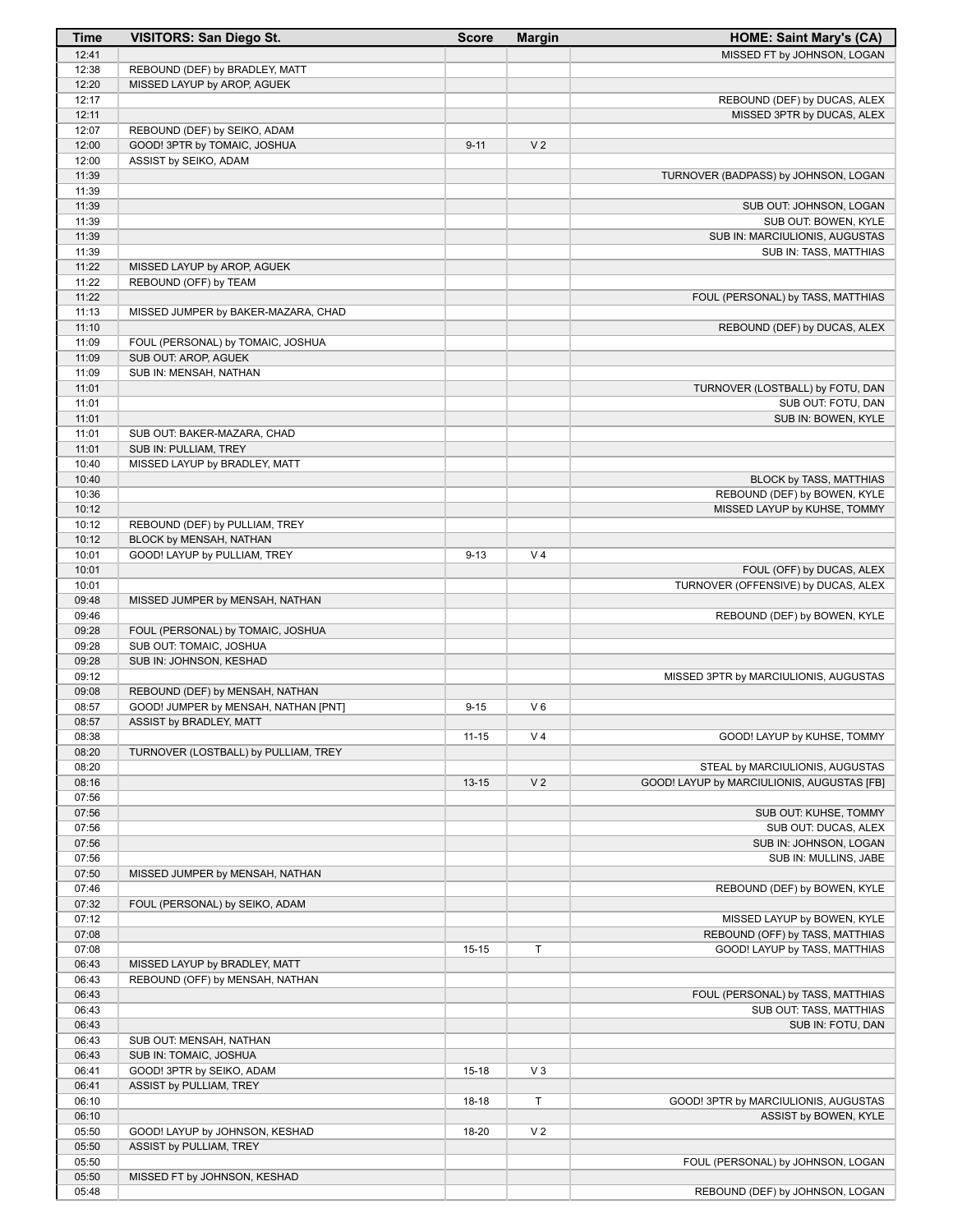| <b>Time</b>    | <b>VISITORS: San Diego St.</b>                                        | <b>Score</b> | <b>Margin</b>  | <b>HOME: Saint Mary's (CA)</b>                             |
|----------------|-----------------------------------------------------------------------|--------------|----------------|------------------------------------------------------------|
| 05:32          |                                                                       |              |                | TURNOVER (LOSTBALL) by FOTU, DAN                           |
| 05:32          | STEAL by BRADLEY, MATT                                                |              |                |                                                            |
| 05:25          | TURNOVER (LOSTBALL) by SEIKO, ADAM                                    |              |                |                                                            |
| 05:25          |                                                                       |              |                | STEAL by BOWEN, KYLE                                       |
| 05:09<br>05:09 | FOUL (PERSONAL) by TOMAIC, JOSHUA                                     |              |                | MISSED FT by FOTU, DAN                                     |
| 05:09          |                                                                       |              |                | REBOUND (OFF) by TEAM                                      |
| 05:09          | SUB OUT: JOHNSON, KESHAD                                              |              |                |                                                            |
| 05:09          | SUB OUT: SEIKO, ADAM                                                  |              |                |                                                            |
| 05:09          | SUB OUT: TOMAIC, JOSHUA                                               |              |                |                                                            |
| 05:09          | SUB IN: DINWIDDIE, KEITH                                              |              |                |                                                            |
| 05:09          | SUB IN: BAKER-MAZARA, CHAD                                            |              |                |                                                            |
| 05:09          | SUB IN: AROP, AGUEK                                                   |              |                |                                                            |
| 05:09<br>04:54 |                                                                       | 19-20        | V <sub>1</sub> | GOOD! FT by FOTU, DAN<br>FOUL (PERSONAL) by JOHNSON, LOGAN |
| 04:54          |                                                                       |              |                | SUB OUT: JOHNSON, LOGAN                                    |
| 04:54          |                                                                       |              |                | SUB IN: KUHSE, TOMMY                                       |
| 04:49          | MISSED 3PTR by BRADLEY, MATT                                          |              |                |                                                            |
| 04:47          |                                                                       |              |                | REBOUND (DEF) by FOTU, DAN                                 |
| 04:47          | FOUL (PERSONAL) by BAKER-MAZARA, CHAD                                 |              |                |                                                            |
| 04:47          | SUB OUT: BRADLEY, MATT                                                |              |                |                                                            |
| 04:47<br>04:47 | SUB IN: MENSAH, NATHAN                                                | $20 - 20$    | $\top$         |                                                            |
| 04:47          |                                                                       | $21 - 20$    | H <sub>1</sub> | GOOD! FT by MULLINS, JABE<br>GOOD! FT by MULLINS, JABE     |
| 04:30          | TURNOVER (BADPASS) by AROP, AGUEK                                     |              |                |                                                            |
| 04:30          |                                                                       |              |                | STEAL by MULLINS, JABE                                     |
| 04:26          |                                                                       |              |                | MISSED 3PTR by MULLINS, JABE                               |
| 04:25          | REBOUND (DEF) by MENSAH, NATHAN                                       |              |                |                                                            |
| 04:25          |                                                                       |              |                | FOUL (PERSONAL) by MARCIULIONIS, AUGUSTAS                  |
| 04:25          |                                                                       |              |                | SUB OUT: MARCIULIONIS, AUGUSTAS                            |
| 04:25<br>04:04 | MISSED LAYUP by MENSAH, NATHAN                                        |              |                | SUB IN: JOHNSON, LOGAN                                     |
| 04:01          |                                                                       |              |                | REBOUND (DEF) by BOWEN, KYLE                               |
| 03:47          |                                                                       |              |                | TURNOVER (LOSTBALL) by KUHSE, TOMMY                        |
| 03:47          | STEAL by MENSAH, NATHAN                                               |              |                |                                                            |
| 03:37          |                                                                       |              |                | FOUL (PERSONAL) by KUHSE, TOMMY                            |
| 03:37          |                                                                       |              |                |                                                            |
| 03:37<br>03:37 |                                                                       |              |                | SUB OUT: MULLINS, JABE<br>SUB IN: DUCAS, ALEX              |
| 03:37          | SUB OUT: AROP, AGUEK                                                  |              |                |                                                            |
| 03:37          | SUB IN: JOHNSON, KESHAD                                               |              |                |                                                            |
| 03:37          | GOOD! FT by MENSAH, NATHAN                                            | $21 - 21$    | T              |                                                            |
| 03:37          | MISSED FT by MENSAH, NATHAN                                           |              |                |                                                            |
| 03:36          |                                                                       |              |                | REBOUND (DEF) by JOHNSON, LOGAN                            |
| 03:18<br>03:16 | REBOUND (DEF) by DINWIDDIE, KEITH                                     |              |                | MISSED LAYUP by FOTU, DAN                                  |
| 03:06          | MISSED LAYUP by MENSAH, NATHAN                                        |              |                |                                                            |
| 03:04          |                                                                       |              |                | REBOUND (DEF) by BOWEN, KYLE                               |
| 02:53          |                                                                       | $23 - 21$    | H <sub>2</sub> | GOOD! LAYUP by KUHSE, TOMMY [PNT]                          |
| 02:32          | GOOD! 3PTR by BAKER-MAZARA, CHAD                                      | 23-24        | V <sub>1</sub> |                                                            |
| 02:32          | ASSIST by PULLIAM, TREY                                               |              |                |                                                            |
| 02:23          | FOUL (PERSONAL) by BAKER-MAZARA, CHAD                                 |              |                |                                                            |
| 02:23          |                                                                       |              |                | SUB OUT: FOTU, DAN                                         |
| 02:23<br>02:23 | SUB OUT: DINWIDDIE, KEITH                                             |              |                | SUB IN: TASS, MATTHIAS                                     |
| 02:23          | SUB OUT: BAKER-MAZARA, CHAD                                           |              |                |                                                            |
| 02:23          | SUB IN: SEIKO, ADAM                                                   |              |                |                                                            |
| 02:23          | SUB IN: BRADLEY, MATT                                                 |              |                |                                                            |
| 02:23          |                                                                       | 24-24        | $\top$         | GOOD! FT by DUCAS, ALEX                                    |
| 02:23          |                                                                       | 25-24        | H <sub>1</sub> | GOOD! FT by DUCAS, ALEX                                    |
| 01:58          | MISSED LAYUP by PULLIAM, TREY                                         |              |                |                                                            |
| 01:56<br>01:56 | REBOUND (OFF) by MENSAH, NATHAN<br>TURNOVER (TRAVEL) by BRADLEY, MATT |              |                |                                                            |
| 01:40          |                                                                       |              |                | MISSED 3PTR by DUCAS, ALEX                                 |
| 01:36          |                                                                       |              |                | REBOUND (OFF) by KUHSE, TOMMY                              |
| 01:24          |                                                                       |              |                | MISSED 3PTR by BOWEN, KYLE                                 |
| 01:20          | REBOUND (DEF) by JOHNSON, KESHAD                                      |              |                |                                                            |
| 01:08          | GOOD! LAYUP by JOHNSON, KESHAD                                        | 25-26        | V <sub>1</sub> |                                                            |
| 01:08          | ASSIST by PULLIAM, TREY                                               |              |                |                                                            |
| 00:39<br>00:39 | BLOCK by MENSAH, NATHAN                                               |              |                | MISSED LAYUP by JOHNSON, LOGAN                             |
| 00:38          |                                                                       |              |                | REBOUND (OFF) by TEAM                                      |
| 00:38          |                                                                       |              |                | SUB OUT: JOHNSON, LOGAN                                    |
| 00:38          |                                                                       |              |                | SUB OUT: TASS, MATTHIAS                                    |
| 00:38          |                                                                       |              |                | SUB IN: MARCIULIONIS, AUGUSTAS                             |
| 00:38          |                                                                       |              |                | SUB IN: FOTU, DAN                                          |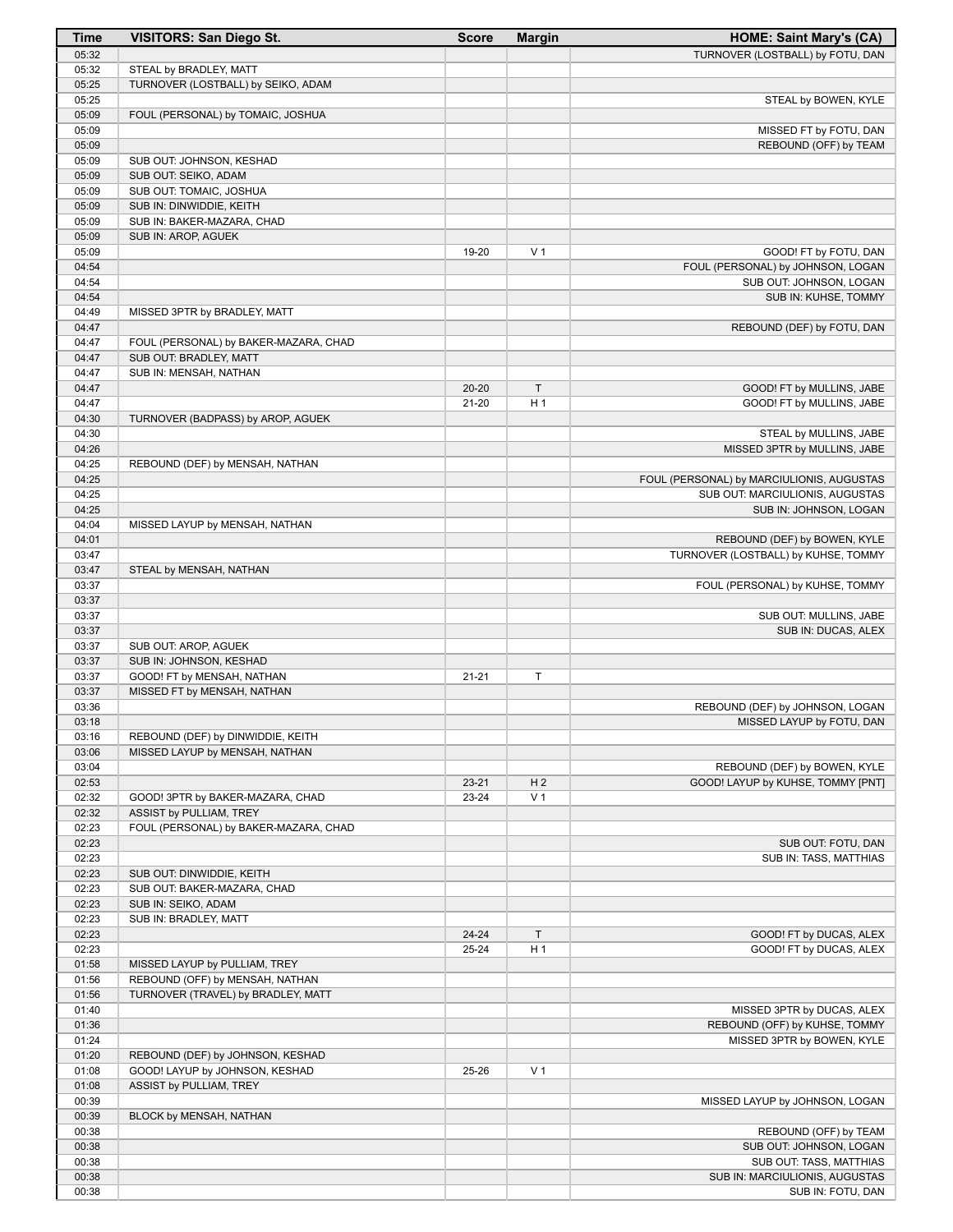| <b>Time</b> | <b>VISITORS: San Diego St.</b> | <b>Score</b> | <b>Margin</b> | <b>HOME: Saint Mary's (CA)</b>   |
|-------------|--------------------------------|--------------|---------------|----------------------------------|
| 00:38       | TIMEOUT 30SEC                  |              |               |                                  |
| 00:33       |                                |              |               | MISSED 3PTR by FOTU, DAN         |
| 00:30       | REBOUND (DEF) by TEAM          |              |               |                                  |
| 00:30       | TIMEOUT 30SEC                  |              |               |                                  |
| 00:30       |                                |              |               | SUB OUT: FOTU, DAN               |
| 00:30       |                                |              |               | SUB IN: SAXEN, MITCHELL          |
| 00:30       | SUB OUT: JOHNSON, KESHAD       |              |               |                                  |
| 00:30       | SUB IN: BAKER-MAZARA, CHAD     |              |               |                                  |
| 00:04       | MISSED DUNK by MENSAH, NATHAN  |              |               |                                  |
| 00:01       |                                |              |               | REBOUND (DEF) by SAXEN, MITCHELL |

# **San Diego St. 26, Saint Mary's (CA) 25**

| <b>Points (This Period)</b> | <b>SDS</b>     | <b>SMC</b>     |
|-----------------------------|----------------|----------------|
| In the Paint                | 14             | 12             |
| Off Turns                   |                |                |
| 2nd Chance                  |                |                |
| <b>Fast Break</b>           |                |                |
| Bench                       | 10             |                |
| Per Poss                    | 0.788<br>12/33 | 0.781<br>12/32 |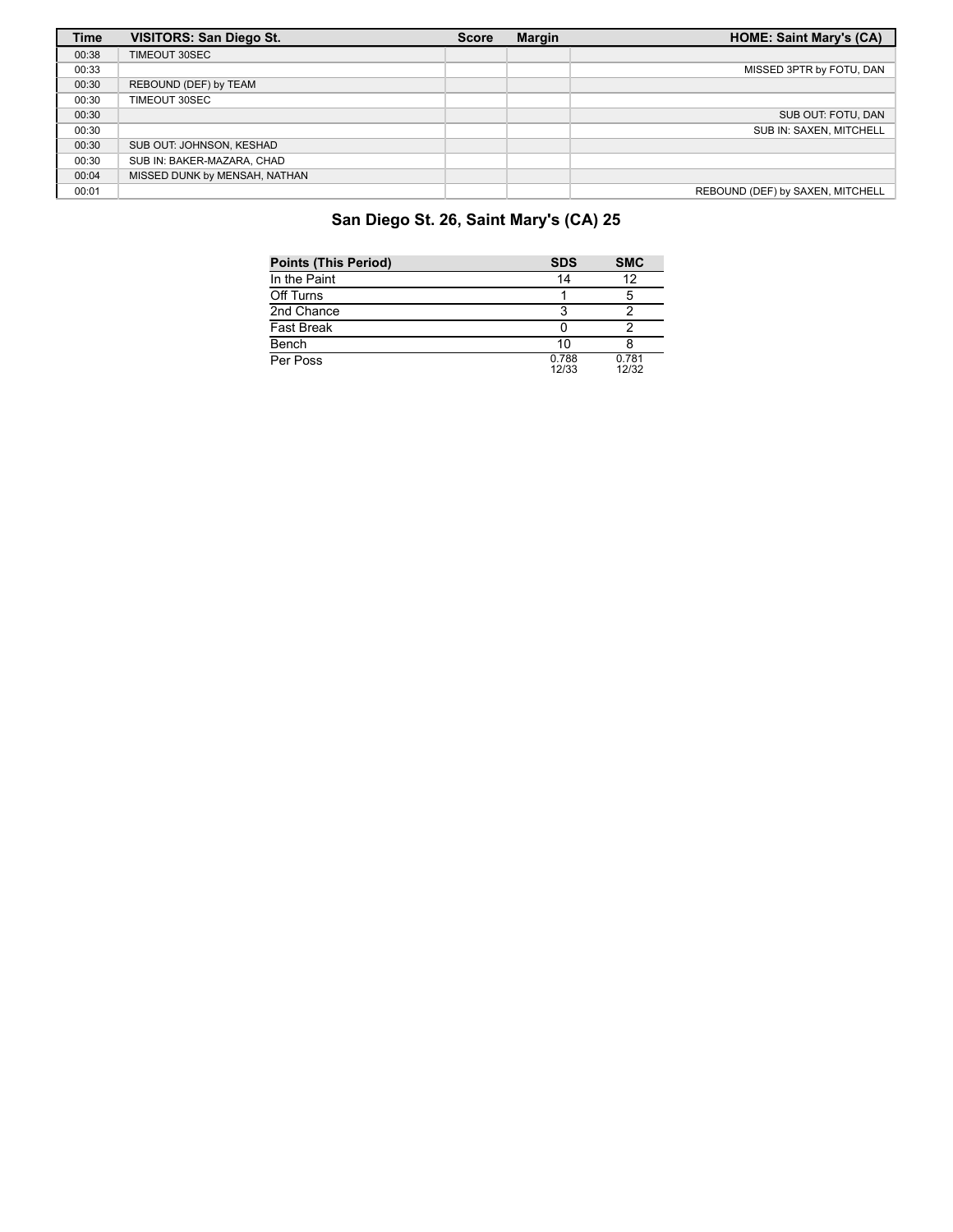## **Official Box Score San Diego St. vs Saint Mary's (CA) Second Half Statistics Only December 17, 2021 at Footprint Center - Phoenix**



# **San Diego St. 37**

| No. | Plaver               | S | <b>Pts</b> | <b>FG</b> | 3FG     | <b>FT</b> | <b>OR</b> | <b>DR</b>    | TR | <b>PF</b> | A        | TO            | <b>Blk</b> | Stl      | Min | $+/-$ |
|-----|----------------------|---|------------|-----------|---------|-----------|-----------|--------------|----|-----------|----------|---------------|------------|----------|-----|-------|
| 00  | JOHNSON, KESHAD      | F | 2          | $0 - 0$   | $0 - 0$ | $2 - 2$   | 0         |              |    | 0         | 0        |               | 0          | 2        | 17  | 12    |
| 02  | SEIKO, ADAM          | G | 9          | $3 - 3$   | $3 - 3$ | $0 - 1$   | 0         |              |    |           | $\Omega$ | 0             | 0          | $\Omega$ | 18  | 12    |
| 03  | <b>BRADLEY, MATT</b> | G | 12         | $4 - 9$   | $0 - 2$ | $4 - 4$   |           | 0            |    |           |          |               | 0          |          | 19  | 12    |
| 04  | PULLIAM, TREY        | G | 11         | $4 - 7$   | $1 - 1$ | $2 - 2$   | 0         | $\mathbf{0}$ | 0  | 2         | 2        | $\mathcal{P}$ | 0          | $\Omega$ | 18  | 11    |
| -31 | MENSAH, NATHAN       | F | 2          | 1-3       | $0 - 0$ | $0 - 0$   | 2         | 3            | 5  | 2         | 0        |               | 0          | 0        | 14  | 7     |
| 10  | DINWIDDIE, KEITH     | G | $\Omega$   | $0 - 1$   | $0 - 0$ | $0 - 0$   | 0         | 0            | 0  | $\Omega$  | $\Omega$ | 0             | 0          | $\Omega$ | 2   | $-3$  |
| 20  | BAKER-MAZARA, CHAD   | F | 0          | $0 - 0$   | $0 - 0$ | $0 - 0$   | 0         |              | 1  | 0         | $\Omega$ | 0             | 0          | 0        | 3   | -5    |
| 23  | TOMAIC, JOSHUA       | F | 0          | $0 - 0$   | $0 - 0$ | $0 - 0$   | 0         | 0            | 0  | 0         | 0        |               | 0          | 0        | 2   | $-2$  |
| 33  | AROP, AGUEK          | F |            | $0 - 2$   | $0-0$   | $1 - 2$   | 3         | 2            | 5  |           |          |               | 0          | 2        |     | 1     |
|     | TEAM                 |   |            |           |         |           |           | 3            | 4  | 0         |          | 0             |            |          |     |       |
|     | <b>TOTALS</b>        |   |            | 37 12-25  | $4-6$   | $9 - 11$  |           | 11           | 18 |           | 4        |               | 0          | 5.       | 98  |       |
|     |                      |   |            |           |         |           |           |              |    |           |          |               |            |          |     |       |

| <b>Shooting By Period</b><br>Period | FG        | FG%   | 3FG    | 3FG%  |           | FT%   | Deadball Rebounds: 1,0<br>Last FG Half: SDS - |
|-------------------------------------|-----------|-------|--------|-------|-----------|-------|-----------------------------------------------|
| 2nd Half                            | $12 - 25$ | 48%   | 4-6    | 67%   | $9 - 11$  | 82%   |                                               |
| Game                                | $23 - 54$ | 42.6% | $7-10$ | 70.0% | $10 - 14$ | 71.4% |                                               |

# **Saint Mary's (CA) 28**

| No. | Plaver                        | S  | <b>Pts</b>     | <b>FG</b> | 3FG      | <b>FT</b> | 0R | <b>DR</b> | TR             | <b>PF</b> | A            | TO           | <b>B</b> lk | Stl      | Min | $+/-$        |
|-----|-------------------------------|----|----------------|-----------|----------|-----------|----|-----------|----------------|-----------|--------------|--------------|-------------|----------|-----|--------------|
| 00  | JOHNSON, LOGAN                | G  | 2              | $1-2$     | $0 - 0$  | $0-0$     |    | 2         | 3              | 2         | 0            | 0            | 0           | 0        | 8   | $-12$        |
| 11  | <b>TASS, MATTHIAS</b>         | F. | 8              | $3 - 4$   | $0 - 0$  | $2 - 2$   | 3  | 0         | 3              |           |              | 3            | 2           | $\Omega$ | 16  | $-1$         |
| 12  | KUHSE, TOMMY                  | G  | 4              | $2 - 8$   | $0 - 1$  | $0-0$     |    |           | 2              | 2         | 2            | 0            | 0           | 0        | 14  | $\mathbf{0}$ |
| 14  | <b>BOWEN, KYLE</b>            | F. | 3              | 1-1       | $1 - 1$  | $0 - 0$   | 0  |           | 1              | 0         |              | $\Omega$     | 0           | $\Omega$ | 19  | $-12$        |
| 44  | DUCAS, ALEX                   | G  | 3              | $1 - 4$   | $1 - 3$  | $0-0$     | 0  | 2         | 2              | 2         | 0            | 0            | 0           | 0        | 14  | -7           |
| 03  | <b>MARCIULIONIS, AUGUSTAS</b> | G  | $\overline{a}$ | $2 - 6$   | $0 - 3$  | $0 - 0$   |    |           | $\overline{2}$ | 2         | $\Omega$     |              | 0           | 3        | 17  | -6           |
| 05  | <b>MULLINS, JABE</b>          | G  | 3              | $1 - 1$   | 1-1      | $0-0$     | 0  | 0         | 0              | 0         | 0            | <sup>0</sup> | 0           | 0        | 6   | $-2$         |
| 10  | <b>SAXEN, MITCHELL</b>        | C  | 0              | $0 - 0$   | $0 - 0$  | $0 - 0$   | 0  | 0         | $\mathbf{0}$   | 0         | $\mathbf{0}$ | $\Omega$     | $\Omega$    | $\Omega$ | 0   | $\mathbf{0}$ |
| 42  | FOTU, DAN                     | F  |                | $0 - 2$   | $0 - 2$  | $1-2$     | 0  | 0         | $\mathbf{0}$   |           | 0            |              | 0           | $\Omega$ | 4   | -5           |
|     | TEAM                          |    |                |           |          |           | 0  | 0         | $\Omega$       | 0         |              |              |             |          |     |              |
|     | <b>TOTALS</b>                 |    | 28             | $11 - 28$ | $3 - 11$ | $3 - 4$   | 6  | 7         | 13             | 10        | 4            | 6            | 2           | 3        | 98  |              |
|     |                               |    |                |           |          |           |    |           |                |           |              |              |             |          |     |              |

| <b>Shooting By Period</b><br><b>Period</b> | FG        | FG%   | 3FG      | 3FG%  |           | FT%   |
|--------------------------------------------|-----------|-------|----------|-------|-----------|-------|
| 2nd Half                                   | 11-28     | 39%   | $3 - 11$ | 27%   | $3-4$     | 75%   |
| Game                                       | $19 - 52$ | 36.5% | $5-20$   | 25.0% | $10 - 14$ | 71.4% |

*Deadball Rebounds:* 3,0 *Last FG Half:* SMC -

| Game Notes:                                                           | <b>Score</b> | 1st | 2 <sub>nd</sub> | <b>TOT</b> | <b>Points (This Period)</b> | <b>SDS</b>    | <b>SMC</b>     |
|-----------------------------------------------------------------------|--------------|-----|-----------------|------------|-----------------------------|---------------|----------------|
| Officials: Keith Kimble, DJ Carstensen, Rob Riley<br>Attendance: 1500 | <b>SDS</b>   | 26  | 37              | 63         | In the Paint                | 16            | 16             |
|                                                                       | <b>SMC</b>   | 25  | 28              | 53         | Off Turns                   |               |                |
| Start Time: 10:05 PM ET                                               |              |     |                 |            | 2nd Chance                  |               |                |
| End Time: 11:53 PM ET<br>Game Duration: 1:48                          |              |     |                 |            | <b>Fast Break</b>           |               |                |
| Neutral Court:                                                        |              |     |                 |            | Bench                       |               |                |
|                                                                       |              |     |                 |            | Per Poss                    | .276<br>17/29 | 0.933<br>13/30 |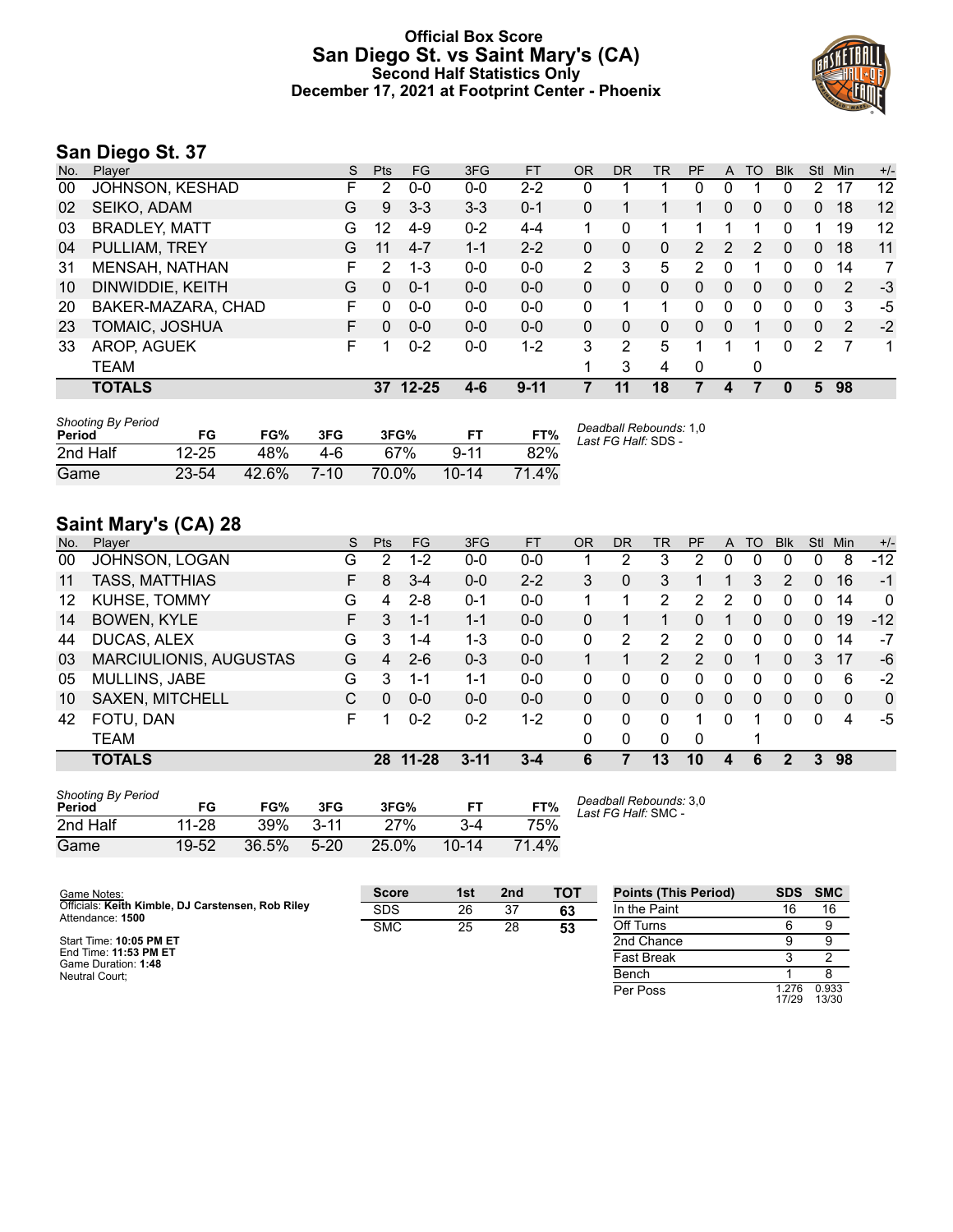## **Official Play-By-Play San Diego St. vs Saint Mary's (CA) Second Half December 17, 2021 at Footprint Center - Phoenix**



#### **Period 2**

#### **Starters:**

San Diego St.: 0 JOHNSON,KESHAD (F); 2 SEIKO,ADAM (G); 3 BRADLEY,MATT (G); 4 PULLIAM,TREY (G); 31 MENSAH,NATHAN (F);<br>Saint **Mary's (CA)**: 0 JOHNSON,LOGAN (G); 11 TASS,MATTHIAS (F); 12 KUHSE,TOMMY (G); 14 BOWEN,KYLE (F); 44

| Time  | <b>VISITORS: San Diego St.</b>          | <b>Score</b> | <b>Margin</b>   | <b>HOME: Saint Mary's (CA)</b>            |
|-------|-----------------------------------------|--------------|-----------------|-------------------------------------------|
| 20:00 |                                         |              |                 | SUB OUT: MARCIULIONIS, AUGUSTAS           |
| 20:00 |                                         |              |                 | SUB OUT: SAXEN, MITCHELL                  |
| 20:00 |                                         |              |                 | SUB IN: JOHNSON, LOGAN                    |
| 20:00 |                                         |              |                 | SUB IN: TASS, MATTHIAS                    |
| 20:00 | SUB OUT: BAKER-MAZARA, CHAD             |              |                 |                                           |
| 20:00 | SUB IN: JOHNSON, KESHAD                 |              |                 |                                           |
| 19:50 | MISSED LAYUP by BRADLEY, MATT           |              |                 |                                           |
| 19:48 | REBOUND (OFF) by BRADLEY, MATT          |              |                 |                                           |
| 19:46 | GOOD! LAYUP by BRADLEY, MATT            | 25-28        | $V_3$           |                                           |
| 19:12 |                                         |              |                 | MISSED 3PTR by KUHSE, TOMMY               |
| 19:08 |                                         |              |                 | REBOUND (OFF) by JOHNSON, LOGAN           |
| 19:06 |                                         | 28-28        | $\top$          | GOOD! 3PTR by DUCAS, ALEX                 |
| 19:06 |                                         |              |                 | ASSIST by BOWEN, KYLE                     |
| 18:35 | GOOD! 3PTR by SEIKO, ADAM               | 28-31        | V <sub>3</sub>  |                                           |
| 18:35 | ASSIST by PULLIAM, TREY                 |              |                 |                                           |
| 18:16 |                                         |              |                 | MISSED JUMPER by KUHSE, TOMMY             |
| 18:15 | REBOUND (DEF) by TEAM                   |              |                 |                                           |
| 18:15 |                                         |              |                 | FOUL (PERSONAL) by TASS, MATTHIAS         |
| 18:15 |                                         |              |                 | SUB OUT: TASS, MATTHIAS                   |
| 18:15 |                                         |              |                 | SUB IN: FOTU, DAN                         |
| 18:03 | GOOD! 3PTR by SEIKO, ADAM               | 28-34        | $V_6$           |                                           |
| 18:03 | ASSIST by PULLIAM, TREY                 |              |                 |                                           |
| 17:45 |                                         | 30-34        | V <sub>4</sub>  | GOOD! LAYUP by JOHNSON, LOGAN             |
| 17:43 |                                         |              |                 | TIMEOUT 30SEC                             |
| 17:43 |                                         |              |                 | SUB OUT: KUHSE, TOMMY                     |
| 17:43 |                                         |              |                 | SUB IN: MARCIULIONIS, AUGUSTAS            |
| 17:25 | MISSED LAYUP by MENSAH, NATHAN          |              |                 |                                           |
| 17:22 | REBOUND (OFF) by MENSAH, NATHAN         |              |                 |                                           |
| 17:22 | GOOD! LAYUP by MENSAH, NATHAN           | 30-36        | $V_6$           |                                           |
| 16:56 | FOUL (PERSONAL) by MENSAH, NATHAN       |              |                 |                                           |
| 16:56 |                                         |              |                 | MISSED FT by FOTU, DAN                    |
| 16:56 |                                         |              |                 | REBOUND (OFF) by TEAM                     |
| 16:56 |                                         | 31-36        | V <sub>5</sub>  | GOOD! FT by FOTU, DAN                     |
| 16:45 | GOOD! LAYUP by PULLIAM, TREY            | 31-38        | V <sub>7</sub>  |                                           |
| 16:29 |                                         |              |                 | MISSED 3PTR by FOTU, DAN                  |
| 16:24 | REBOUND (DEF) by JOHNSON, KESHAD        |              |                 |                                           |
| 16:19 | TURNOVER (OUTOFBOUNDS) by PULLIAM, TREY |              |                 |                                           |
| 16:19 |                                         |              |                 | SUB OUT: FOTU, DAN                        |
| 16:19 |                                         |              |                 | SUB IN: TASS, MATTHIAS                    |
| 16:03 | FOUL (PERSONAL) by PULLIAM, TREY        |              |                 |                                           |
| 15:58 |                                         |              |                 | MISSED LAYUP by DUCAS, ALEX               |
| 15:54 |                                         |              |                 | REBOUND (OFF) by TASS, MATTHIAS           |
| 15:54 |                                         | 33-38        | V <sub>5</sub>  | GOOD! LAYUP by TASS, MATTHIAS             |
| 15:41 | GOOD! 3PTR by PULLIAM, TREY             | $33 - 41$    | V8              |                                           |
| 15:41 | ASSIST by BRADLEY, MATT                 |              |                 |                                           |
| 15:09 |                                         |              |                 | TURNOVER (BADPASS) by TASS, MATTHIAS      |
| 15:09 | STEAL by JOHNSON, KESHAD                |              |                 |                                           |
| 15:04 | GOOD! LAYUP by BRADLEY, MATT [FB]       | $33 - 43$    | $V$ 10          |                                           |
| 15:04 |                                         |              |                 | FOUL (PERSONAL) by DUCAS, ALEX            |
| 15:04 |                                         |              |                 |                                           |
| 15:04 | GOOD! FT by BRADLEY, MATT [FB]          | 33-44        | V <sub>11</sub> |                                           |
| 14:44 |                                         | 35-44        | V <sub>9</sub>  | GOOD! LAYUP by MARCIULIONIS, AUGUSTAS     |
| 14:23 |                                         | 35-46        | V <sub>11</sub> |                                           |
|       | GOOD! LAYUP by PULLIAM, TREY            |              |                 |                                           |
| 14:04 |                                         |              |                 | MISSED 3PTR by MARCIULIONIS, AUGUSTAS     |
| 14:00 | REBOUND (DEF) by MENSAH, NATHAN         |              |                 |                                           |
| 13:42 | MISSED JUMPER by MENSAH, NATHAN         |              |                 |                                           |
| 13:39 |                                         |              |                 | REBOUND (DEF) by JOHNSON, LOGAN           |
| 13:33 | FOUL (PERSONAL) by PULLIAM, TREY        |              |                 |                                           |
| 13:33 | SUB OUT: PULLIAM, TREY                  |              |                 |                                           |
| 13:33 | SUB OUT: MENSAH, NATHAN                 |              |                 |                                           |
| 13:33 | SUB IN: BAKER-MAZARA, CHAD              |              |                 |                                           |
| 13:33 | SUB IN: TOMAIC, JOSHUA                  |              |                 |                                           |
| 13:20 |                                         | 37-46        | V <sub>9</sub>  | GOOD! LAYUP by TASS, MATTHIAS [PNT]       |
| 13:14 |                                         |              |                 | FOUL (PERSONAL) by MARCIULIONIS, AUGUSTAS |
| 13:14 |                                         |              |                 | SUB OUT: JOHNSON, LOGAN                   |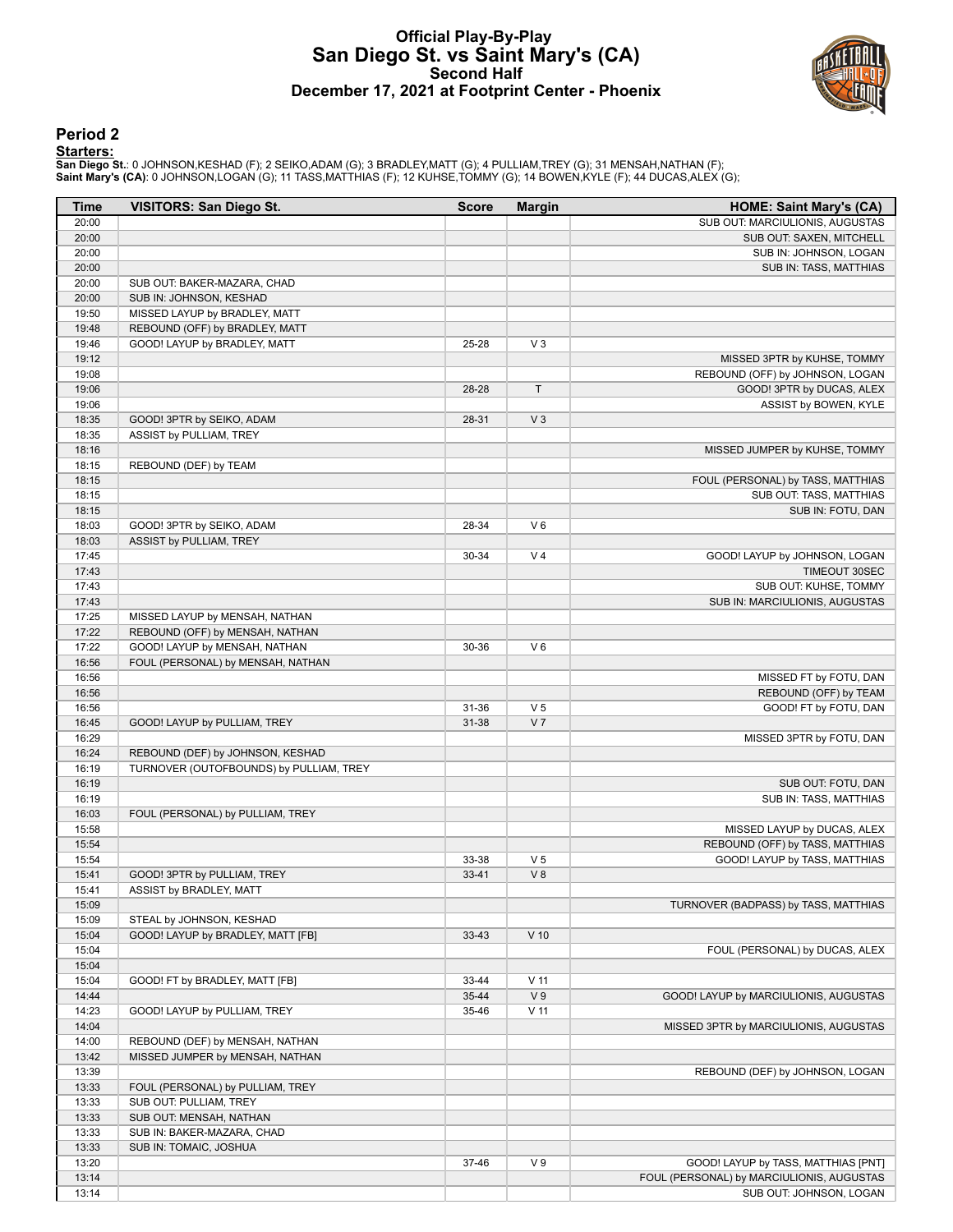| <b>Time</b>    | <b>VISITORS: San Diego St.</b>         | <b>Score</b> | <b>Margin</b>        | <b>HOME: Saint Mary's (CA)</b>                                        |
|----------------|----------------------------------------|--------------|----------------------|-----------------------------------------------------------------------|
| 13:14          |                                        |              |                      | SUB IN: KUHSE, TOMMY                                                  |
| 13:03          | MISSED JUMPER by BRADLEY, MATT         |              |                      |                                                                       |
| 13:00          |                                        |              |                      | REBOUND (DEF) by BOWEN, KYLE                                          |
| 12:46          | FOUL (PERSONAL) by BRADLEY, MATT       |              |                      |                                                                       |
| 12:46          | SUB OUT: JOHNSON, KESHAD               |              |                      |                                                                       |
| 12:46          | SUB IN: AROP, AGUEK                    |              |                      |                                                                       |
| 12:38<br>12:35 |                                        |              |                      | MISSED 3PTR by DUCAS, ALEX                                            |
| 12:30          |                                        |              |                      | REBOUND (OFF) by KUHSE, TOMMY<br>MISSED LAYUP by KUHSE, TOMMY         |
| 12:25          | REBOUND (DEF) by BAKER-MAZARA, CHAD    |              |                      |                                                                       |
| 12:01          | MISSED JUMPER by AROP, AGUEK           |              |                      |                                                                       |
| 11:58          | REBOUND (OFF) by AROP, AGUEK           |              |                      |                                                                       |
| 11:54          | TURNOVER (LOSTBALL) by TOMAIC, JOSHUA  |              |                      |                                                                       |
| 11:54          |                                        |              |                      | STEAL by MARCIULIONIS, AUGUSTAS                                       |
| 11:46          |                                        |              |                      | MISSED 3PTR by DUCAS, ALEX                                            |
| 11:44          |                                        |              |                      | REBOUND (OFF) by TASS, MATTHIAS                                       |
| 11:44          | FOUL (PERSONAL) by SEIKO, ADAM         |              |                      |                                                                       |
| 11:44          |                                        |              |                      |                                                                       |
| 11:44          |                                        |              |                      | SUB OUT: BOWEN, KYLE                                                  |
| 11:44          |                                        |              |                      | SUB IN: FOTU, DAN                                                     |
| 11:44          | SUB OUT: SEIKO, ADAM                   |              |                      |                                                                       |
| 11:44          | SUB OUT: BRADLEY, MATT                 |              |                      |                                                                       |
| 11:44          | SUB OUT: TOMAIC, JOSHUA                |              |                      |                                                                       |
| 11:44          | SUB IN: PULLIAM, TREY                  |              |                      |                                                                       |
| 11:44          | SUB IN: DINWIDDIE, KEITH               |              |                      |                                                                       |
| 11:44          | SUB IN: MENSAH, NATHAN                 |              |                      |                                                                       |
| 11:44<br>11:44 |                                        | 38-46        | V8<br>V <sub>7</sub> | GOOD! FT by TASS, MATTHIAS                                            |
| 11:29          |                                        | 39-46        |                      | GOOD! FT by TASS, MATTHIAS<br>FOUL (PERSONAL) by FOTU, DAN            |
| 11:29          | MISSED FT by AROP, AGUEK               |              |                      |                                                                       |
| 11:29          | REBOUND (OFF) by TEAM                  |              |                      |                                                                       |
| 11:29          | GOOD! FT by AROP, AGUEK                | 39-47        | V8                   |                                                                       |
| 11:14          |                                        |              |                      | MISSED LAYUP by KUHSE, TOMMY                                          |
| 11:11          |                                        |              |                      | REBOUND (OFF) by TASS, MATTHIAS                                       |
| 11:11          |                                        | 41-47        | $V_6$                | GOOD! LAYUP by TASS, MATTHIAS                                         |
| 10:53          | MISSED JUMPER by DINWIDDIE, KEITH      |              |                      |                                                                       |
| 10:51          | REBOUND (OFF) by AROP, AGUEK           |              |                      |                                                                       |
| 10:51          |                                        |              |                      | FOUL (PERSONAL) by DUCAS, ALEX                                        |
| 10:51          |                                        |              |                      | SUB OUT: FOTU, DAN                                                    |
| 10:51          |                                        |              |                      | SUB IN: BOWEN, KYLE                                                   |
| 10:51          | SUB OUT: BAKER-MAZARA, CHAD            |              |                      |                                                                       |
| 10:51          | SUB IN: BRADLEY, MATT                  |              |                      |                                                                       |
| 10:44          | MISSED 3PTR by BRADLEY, MATT           |              |                      |                                                                       |
| 10:40          |                                        |              |                      | REBOUND (DEF) by MARCIULIONIS, AUGUSTAS                               |
| 10:18          |                                        |              |                      | TURNOVER (LOSTBALL) by MARCIULIONIS, AUGUSTAS                         |
| 10:18          | STEAL by AROP, AGUEK                   |              |                      |                                                                       |
| 10:13          | MISSED DUNK by AROP, AGUEK             |              |                      |                                                                       |
| 10:09<br>10:05 |                                        |              |                      | REBOUND (DEF) by DUCAS, ALEX<br>MISSED 3PTR by MARCIULIONIS, AUGUSTAS |
| 10:01          | REBOUND (DEF) by AROP, AGUEK           |              |                      |                                                                       |
| 09:52          | FOUL (OFF) by AROP, AGUEK              |              |                      |                                                                       |
| 09:52          | TURNOVER (OFFENSIVE) by AROP, AGUEK    |              |                      |                                                                       |
| 09:52          |                                        |              |                      | SUB OUT: DUCAS, ALEX                                                  |
| 09:52          |                                        |              |                      | SUB IN: MULLINS, JABE                                                 |
| 09:52          | SUB OUT: DINWIDDIE, KEITH              |              |                      |                                                                       |
| 09:52          | SUB OUT: AROP, AGUEK                   |              |                      |                                                                       |
| 09:52          | SUB IN: JOHNSON, KESHAD                |              |                      |                                                                       |
| 09:52          | SUB IN: SEIKO, ADAM                    |              |                      |                                                                       |
| 09:28          |                                        |              |                      | MISSED LAYUP by KUHSE, TOMMY                                          |
| 09:26          | REBOUND (DEF) by TEAM                  |              |                      |                                                                       |
| 09:05          | MISSED JUMPER by PULLIAM, TREY         |              |                      |                                                                       |
| 09:01          | REBOUND (OFF) by MENSAH, NATHAN        |              |                      |                                                                       |
| 08:50          | GOOD! LAYUP by BRADLEY, MATT           | 41-49        | V8                   |                                                                       |
| 08:38          |                                        | 43-49        | $V_6$                | GOOD! LAYUP by KUHSE, TOMMY                                           |
| 08:38          |                                        |              |                      | ASSIST by TASS, MATTHIAS                                              |
| 08:14          | FOUL (OFF) by MENSAH, NATHAN           |              |                      |                                                                       |
| 08:14          | TURNOVER (OFFENSIVE) by MENSAH, NATHAN |              |                      |                                                                       |
| 07:58          |                                        | 46-49        | $V_3$                | GOOD! 3PTR by MULLINS, JABE                                           |
| 07:58          |                                        |              |                      | ASSIST by KUHSE, TOMMY                                                |
| 07:38<br>07:38 | TURNOVER (LOSTBALL) by JOHNSON, KESHAD |              |                      | STEAL by MARCIULIONIS, AUGUSTAS                                       |
| 07:33          |                                        | 48-49        | V <sub>1</sub>       | GOOD! LAYUP by MARCIULIONIS, AUGUSTAS [FB]                            |
| 07:32          | TIMEOUT 30SEC                          |              |                      |                                                                       |
| 07:21          |                                        |              |                      | FOUL (PERSONAL) by KUHSE, TOMMY                                       |
| 07:09          | MISSED LAYUP by PULLIAM, TREY          |              |                      |                                                                       |
| 07:09          |                                        |              |                      | BLOCK by TASS, MATTHIAS                                               |
|                |                                        |              |                      |                                                                       |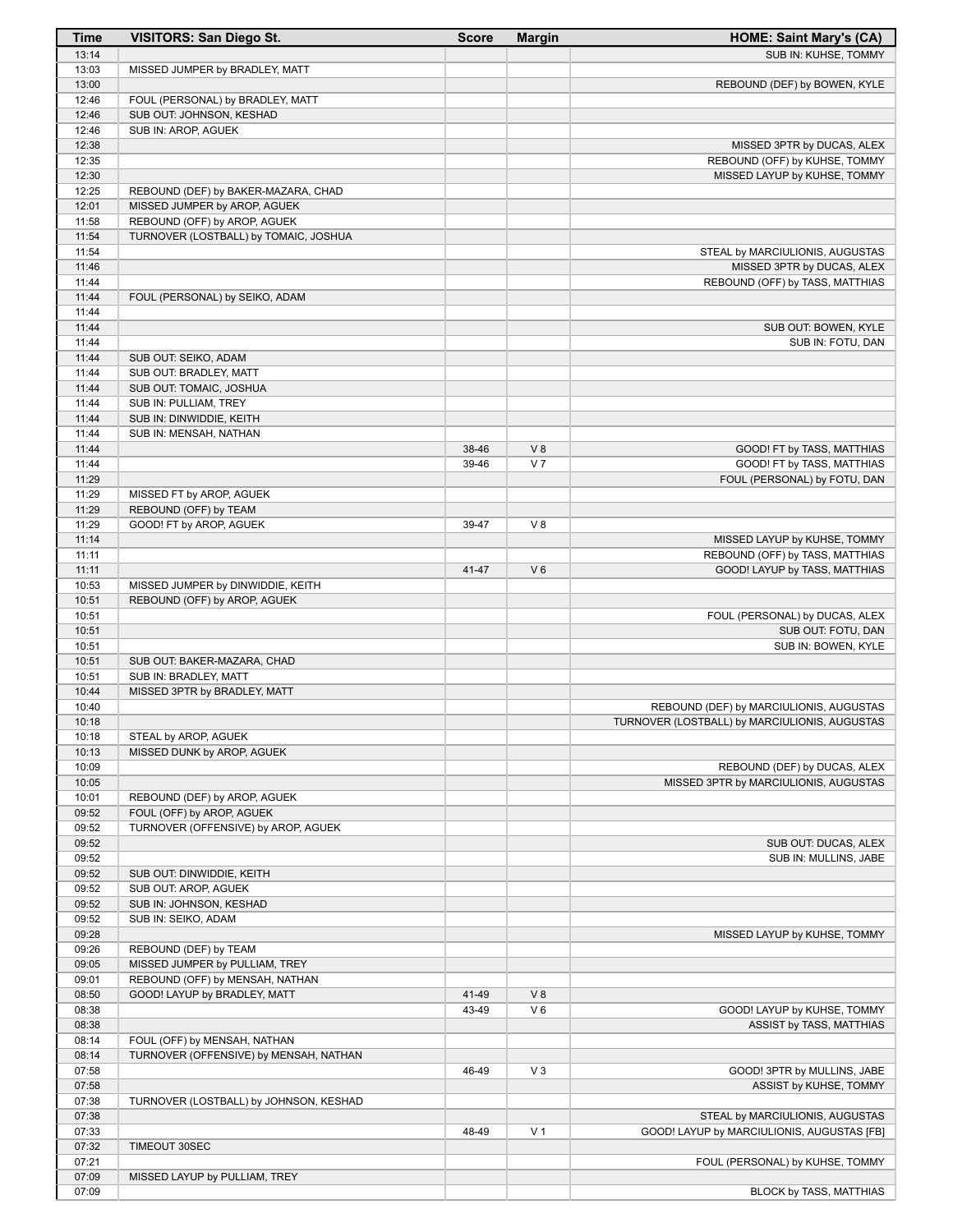| <b>Time</b>    | <b>VISITORS: San Diego St.</b>          | <b>Score</b>   | <b>Margin</b>  | <b>HOME: Saint Mary's (CA)</b>            |
|----------------|-----------------------------------------|----------------|----------------|-------------------------------------------|
| 07:09          | REBOUND (OFF) by TEAM                   |                |                |                                           |
| 07:05          | TURNOVER (OUTOFBOUNDS) by BRADLEY, MATT |                |                |                                           |
| 06:35          |                                         |                |                | TURNOVER (SHOTCLOCK) by TEAM              |
| 06:35          |                                         |                |                | SUB OUT: KUHSE, TOMMY                     |
| 06:35          |                                         |                |                | SUB IN: JOHNSON, LOGAN                    |
| 06:20          | MISSED LAYUP by PULLIAM, TREY           |                |                |                                           |
| 06:20          |                                         |                |                | BLOCK by TASS, MATTHIAS                   |
| 06:17          |                                         |                |                | REBOUND (DEF) by JOHNSON, LOGAN           |
| 06:06          |                                         |                |                | MISSED LAYUP by JOHNSON, LOGAN            |
| 06:04          | REBOUND (DEF) by MENSAH, NATHAN         |                |                |                                           |
| 05:43          |                                         |                |                | FOUL (PERSONAL) by JOHNSON, LOGAN         |
| 05:43          | GOOD! FT by JOHNSON, KESHAD             | 48-50          | V <sub>2</sub> |                                           |
| 05:43          | SUB OUT: MENSAH, NATHAN                 |                |                |                                           |
| 05:43          | SUB IN: AROP, AGUEK                     |                |                |                                           |
| 05:43          | GOOD! FT by JOHNSON, KESHAD             | 48-51          | $V_3$          |                                           |
| 05:26          |                                         |                |                | TURNOVER (LOSTBALL) by TASS, MATTHIAS     |
| 05:26          | STEAL by JOHNSON, KESHAD                |                |                |                                           |
| 05:09          |                                         |                |                | FOUL (PERSONAL) by JOHNSON, LOGAN         |
| 05:09          | GOOD! FT by BRADLEY, MATT               | 48-52          | V <sub>4</sub> |                                           |
| 05:09          | GOOD! FT by BRADLEY, MATT               | 48-53          | V <sub>5</sub> |                                           |
| 05:09          |                                         |                |                | SUB OUT: JOHNSON, LOGAN                   |
| 05:09          |                                         |                |                | SUB OUT: MULLINS, JABE                    |
| 05:09          |                                         |                |                | SUB IN: KUHSE, TOMMY                      |
| 05:09          |                                         |                |                | SUB IN: DUCAS, ALEX                       |
| 05:09          | GOOD! FT by BRADLEY, MATT               | 48-54          | $V_6$          |                                           |
| 04:53          |                                         |                |                | TURNOVER (LOSTBALL) by TASS, MATTHIAS     |
| 04:53          | STEAL by AROP, AGUEK                    |                |                |                                           |
| 04:29          | MISSED 3PTR by BRADLEY, MATT            |                |                |                                           |
| 04:25          |                                         |                |                | REBOUND (DEF) by KUHSE, TOMMY             |
| 04:10          |                                         |                |                | MISSED 3PTR by MARCIULIONIS, AUGUSTAS     |
| 04:07          | REBOUND (DEF) by TEAM                   |                |                |                                           |
| 03:44          | MISSED LAYUP by BRADLEY, MATT           |                |                |                                           |
| 03:42          | REBOUND (OFF) by AROP, AGUEK            |                |                |                                           |
| 03:38          | GOOD! 3PTR by SEIKO, ADAM               | 48-57          | V <sub>9</sub> |                                           |
| 03:38          | ASSIST by AROP, AGUEK                   |                |                |                                           |
| 03:24          |                                         | 51-57          | $V_6$          | GOOD! 3PTR by BOWEN, KYLE                 |
| 03:24          |                                         |                |                | ASSIST by KUHSE, TOMMY                    |
| 03:05          |                                         |                |                | FOUL (PERSONAL) by KUHSE, TOMMY           |
| 03:05          |                                         |                |                |                                           |
| 03:05          | MISSED FT by SEIKO, ADAM                |                |                |                                           |
| 03:03<br>02:49 |                                         |                | V <sub>4</sub> | REBOUND (DEF) by DUCAS, ALEX              |
| 02:23          | GOOD! LAYUP by BRADLEY, MATT            | 53-57<br>53-59 | $V_6$          | GOOD! LAYUP by KUHSE, TOMMY [PNT]         |
| 02:08          |                                         |                |                |                                           |
| 02:05          |                                         |                |                | MISSED LAYUP by TASS, MATTHIAS            |
| 02:02          | REBOUND (DEF) by AROP, AGUEK            |                |                | SUB OUT: TASS, MATTHIAS                   |
| 02:02          |                                         |                |                | SUB IN: FOTU, DAN                         |
| 02:02          | SUB OUT: AROP, AGUEK                    |                |                |                                           |
| 02:02          | SUB IN: MENSAH, NATHAN                  |                |                |                                           |
| 01:54          | TURNOVER (BADPASS) by PULLIAM, TREY     |                |                |                                           |
| 01:54          |                                         |                |                | STEAL by MARCIULIONIS, AUGUSTAS           |
| 01:47          |                                         |                |                | MISSED 3PTR by FOTU, DAN                  |
| 01:43          | REBOUND (DEF) by SEIKO, ADAM            |                |                |                                           |
| 01:30          |                                         |                |                | FOUL (PERSONAL) by MARCIULIONIS, AUGUSTAS |
| 01:30          | GOOD! FT by PULLIAM, TREY               | 53-60          | V <sub>7</sub> |                                           |
| 01:30          |                                         |                |                | SUB OUT: DUCAS, ALEX                      |
| 01:30          |                                         |                |                | SUB IN: MULLINS, JABE                     |
| 01:30          | GOOD! FT by PULLIAM, TREY               | 53-61          | V 8            |                                           |
| 01:08          |                                         |                |                | MISSED LAYUP by KUHSE, TOMMY              |
| 01:06          | REBOUND (DEF) by MENSAH, NATHAN         |                |                |                                           |
| 00:47          | GOOD! LAYUP by PULLIAM, TREY [PNT]      | 53-63          | $V$ 10         |                                           |
| 00:36          |                                         |                |                | MISSED LAYUP by MARCIULIONIS, AUGUSTAS    |
| 00:34          |                                         |                |                | REBOUND (OFF) by MARCIULIONIS, AUGUSTAS   |
| 00:30          |                                         |                |                | TURNOVER (LOSTBALL) by FOTU, DAN          |
| 00:30          | STEAL by BRADLEY, MATT                  |                |                |                                           |

**San Diego St. 63, Saint Mary's (CA) 53**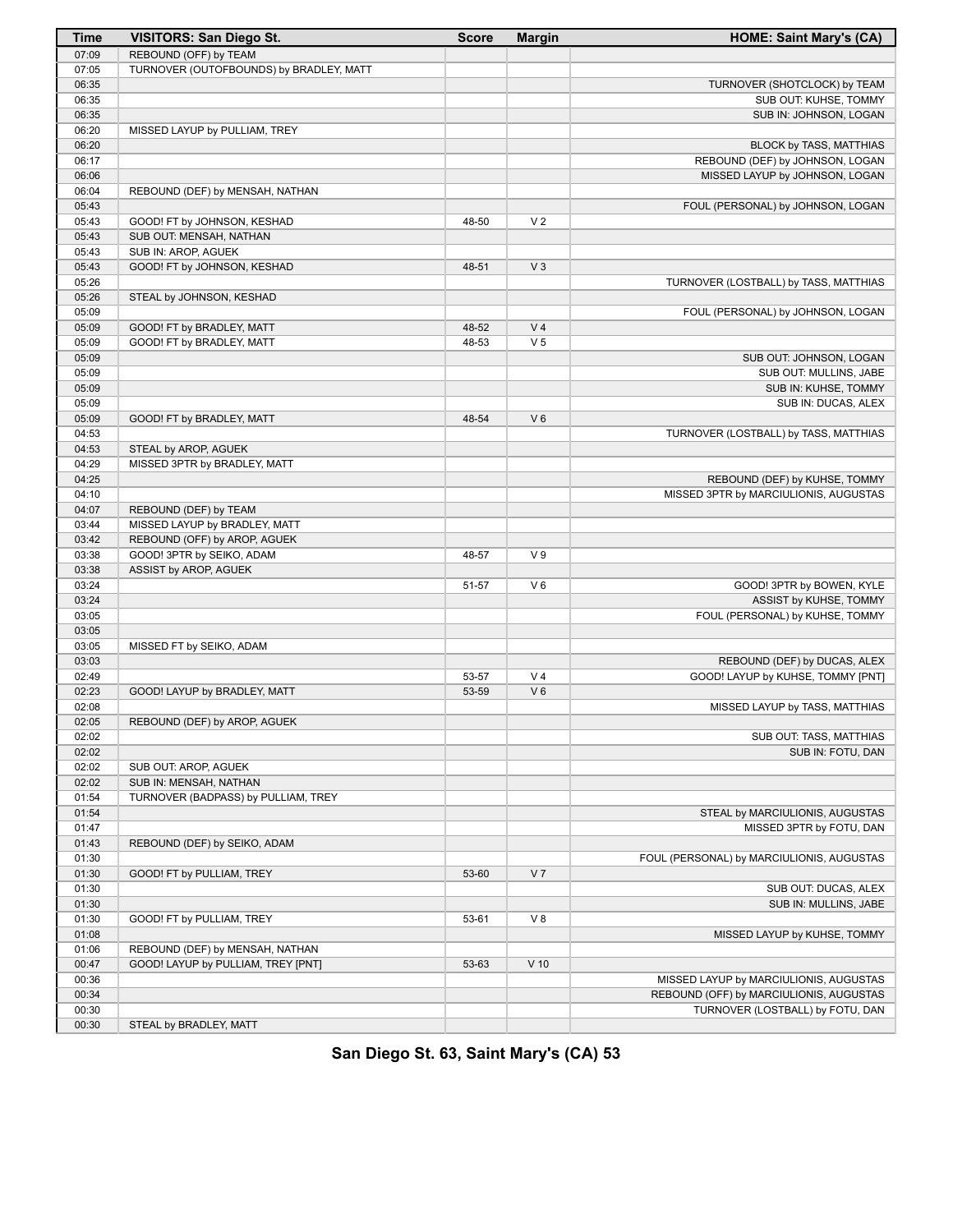| <b>Points (This Period)</b> | <b>SDS</b>     | <b>SMC</b>     |
|-----------------------------|----------------|----------------|
| In the Paint                | 16             | 16             |
| Off Turns                   | 6              |                |
| 2nd Chance                  |                |                |
| <b>Fast Break</b>           |                |                |
| Bench                       |                |                |
| Per Poss                    | 1.276<br>17/29 | 0.933<br>13/30 |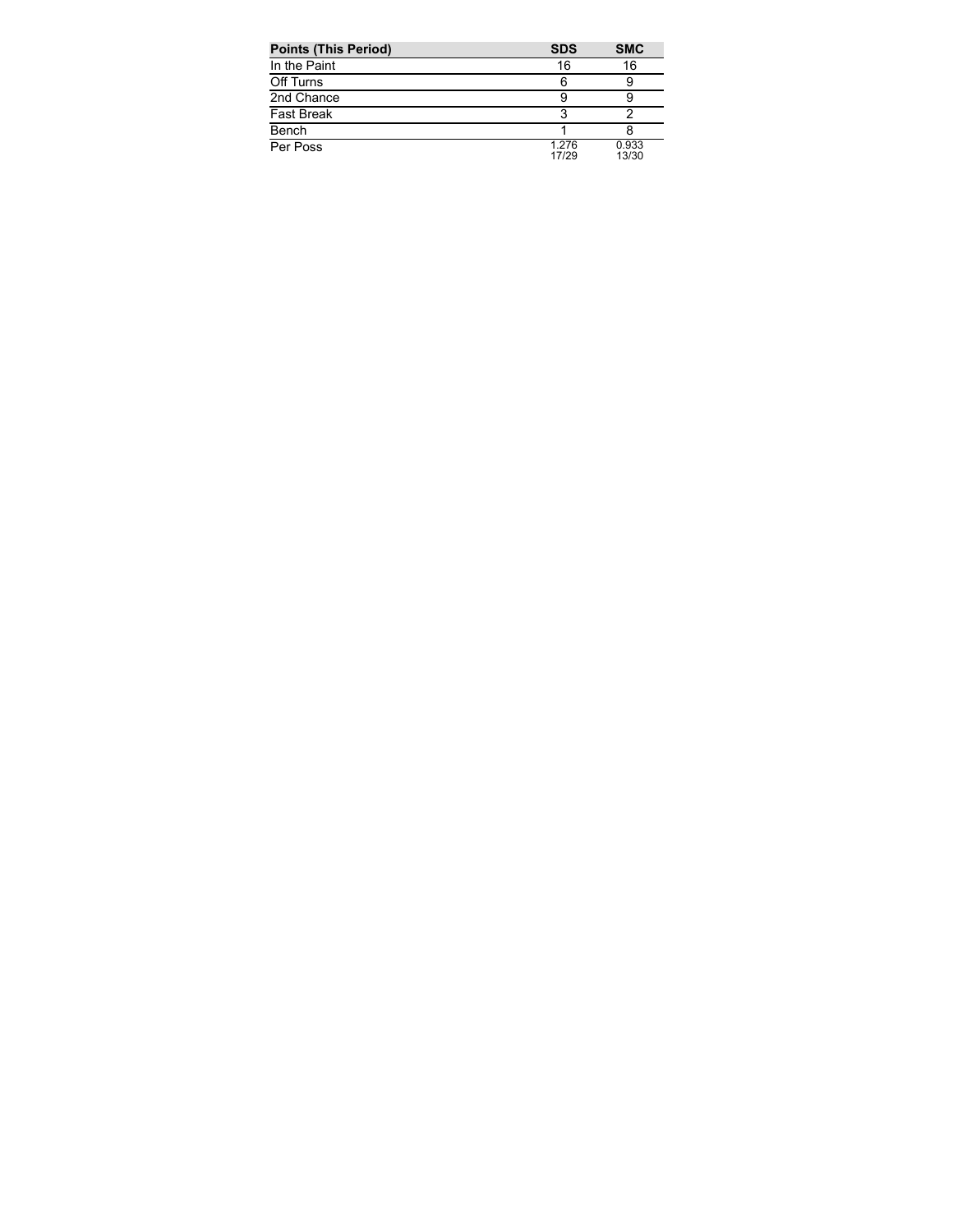## **Official Scoring/Possession Reference Chart San Diego St. vs Saint Mary's (CA) Period 1 December 17, 2021 at Footprint Center - Phoenix**



#### **Period 1**

#### **Starters:**

San Diego St.: 0 JOHNSON,KESHAD (F); 2 SEIKO,ADAM (G); 3 BRADLEY,MATT (G); 4 PULLIAM,TREY (G); 31 MENSAH,NATHAN (F);<br>Saint **Mary's (CA)**: 0 JOHNSON,LOGAN (G); 11 TASS,MATTHIAS (F); 12 KUHSE,TOMMY (G); 14 BOWEN,KYLE (F); 44

| <b>Time</b> | <b>VISITORS: San Diego St.</b>        | <b>Score</b> | <b>Margin</b>  | <b>HOME: Saint Mary's (CA)</b>             |
|-------------|---------------------------------------|--------------|----------------|--------------------------------------------|
| 17:39       |                                       | $2 - 0$      | H <sub>2</sub> | GOOD! LAYUP by KUHSE, TOMMY [PNT]          |
| 16:52       | GOOD! JUMPER by PULLIAM, TREY [PNT]   | $2 - 2$      | $\mathsf{T}$   |                                            |
| 15:28       |                                       | $4 - 2$      | H <sub>2</sub> | GOOD! LAYUP by JOHNSON, LOGAN [PNT]        |
| 15:12       | GOOD! JUMPER by BRADLEY, MATT         | $4 - 4$      | $\mathsf{T}$   |                                            |
| 14:53       |                                       | $7 - 4$      | $H_3$          | GOOD! 3PTR by KUHSE, TOMMY                 |
| 14:07       |                                       | $8 - 4$      | H4             | GOOD! FT by TASS, MATTHIAS                 |
| 14:07       |                                       | $9 - 4$      | H <sub>5</sub> | GOOD! FT by TASS, MATTHIAS                 |
| 13:50       | GOOD! LAYUP by DINWIDDIE, KEITH [PNT] | $9-6$        | $H_3$          |                                            |
| 12:48       | GOOD! LAYUP by AROP, AGUEK            | $9-8$        | H <sub>1</sub> |                                            |
| 12:00       | GOOD! 3PTR by TOMAIC, JOSHUA          | $9 - 11$     | V <sub>2</sub> |                                            |
| 10:01       | GOOD! LAYUP by PULLIAM, TREY          | $9 - 13$     | V <sub>4</sub> |                                            |
| 08:57       | GOOD! JUMPER by MENSAH, NATHAN [PNT]  | $9 - 15$     | $V_6$          |                                            |
| 08:38       |                                       | $11 - 15$    | V <sub>4</sub> | GOOD! LAYUP by KUHSE, TOMMY                |
| 08:16       |                                       | $13 - 15$    | V <sub>2</sub> | GOOD! LAYUP by MARCIULIONIS, AUGUSTAS [FB] |
| 07:08       |                                       | $15 - 15$    | $\mathsf{T}$   | GOOD! LAYUP by TASS, MATTHIAS              |
| 06:41       | GOOD! 3PTR by SEIKO, ADAM             | $15 - 18$    | $V_3$          |                                            |
| 06:10       |                                       | $18-18$      | $\mathsf{T}$   | GOOD! 3PTR by MARCIULIONIS, AUGUSTAS       |
| 05:50       | GOOD! LAYUP by JOHNSON, KESHAD        | 18-20        | V <sub>2</sub> |                                            |
| 05:09       |                                       | 19-20        | V <sub>1</sub> | GOOD! FT by FOTU, DAN                      |
| 04:47       |                                       | 20-20        | T              | GOOD! FT by MULLINS, JABE                  |
| 04:47       |                                       | $21 - 20$    | H <sub>1</sub> | GOOD! FT by MULLINS, JABE                  |
| 03:37       | GOOD! FT by MENSAH, NATHAN            | $21 - 21$    | $\mathsf{T}$   |                                            |
| 02:53       |                                       | 23-21        | H <sub>2</sub> | GOOD! LAYUP by KUHSE, TOMMY [PNT]          |
| 02:32       | GOOD! 3PTR by BAKER-MAZARA, CHAD      | 23-24        | V <sub>1</sub> |                                            |
| 02:23       |                                       | 24-24        | $\mathsf{T}$   | GOOD! FT by DUCAS, ALEX                    |
| 02:23       |                                       | 25-24        | H <sub>1</sub> | GOOD! FT by DUCAS, ALEX                    |
| 01:08       | GOOD! LAYUP by JOHNSON, KESHAD        | 25-26        | V <sub>1</sub> |                                            |

**San Diego St. 26, Saint Mary's (CA) 25**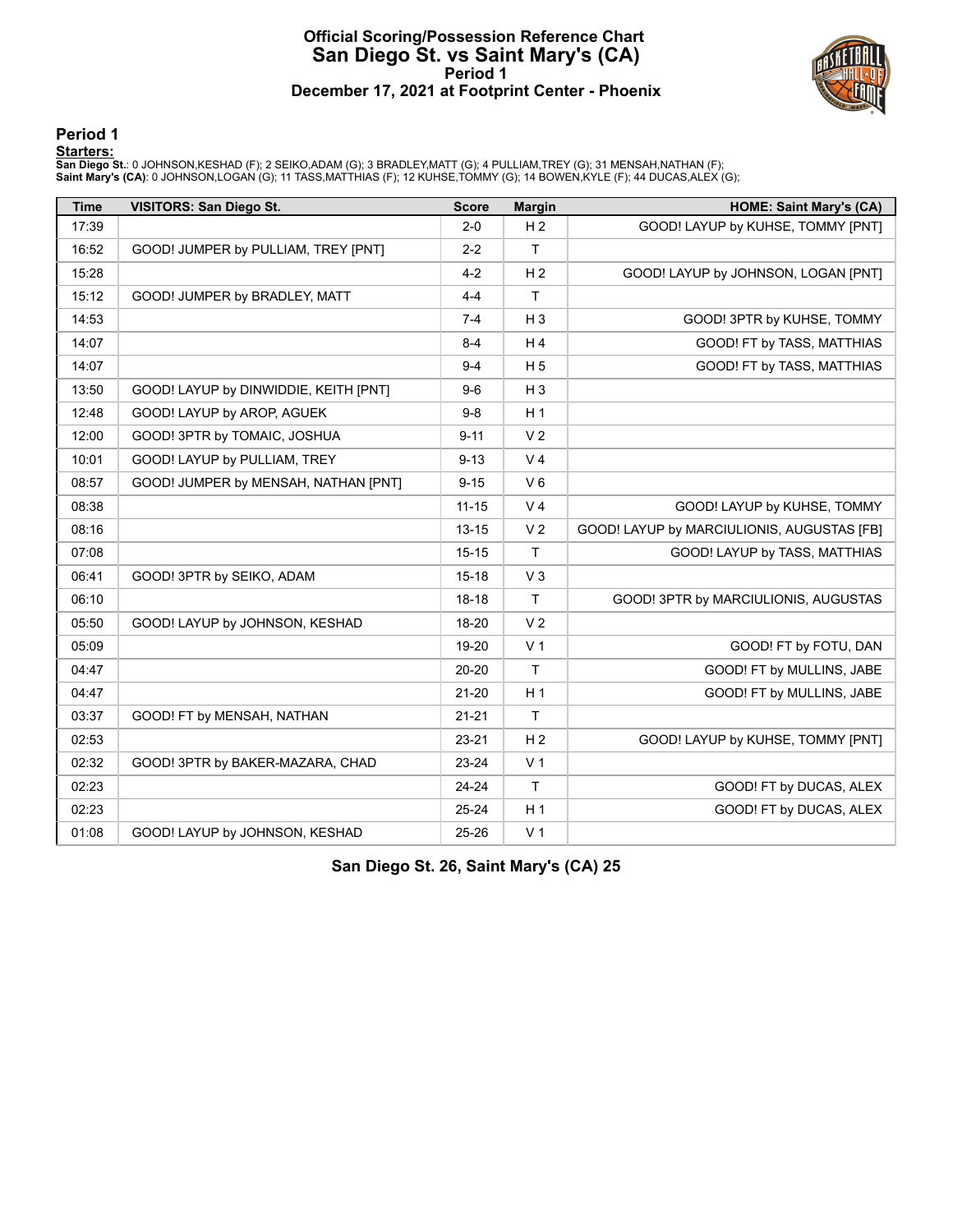## **Official Scoring/Possession Reference Chart San Diego St. vs Saint Mary's (CA) Period 2 December 17, 2021 at Footprint Center - Phoenix**



#### **Period 2**

#### **Starters:**

San Diego St.: 0 JOHNSON,KESHAD (F); 2 SEIKO,ADAM (G); 3 BRADLEY,MATT (G); 4 PULLIAM,TREY (G); 31 MENSAH,NATHAN (F);<br>Saint **Mary's (CA)**: 0 JOHNSON,LOGAN (G); 11 TASS,MATTHIAS (F); 12 KUHSE,TOMMY (G); 14 BOWEN,KYLE (F); 44

| Time  | <b>VISITORS: San Diego St.</b>     | <b>Score</b> | <b>Margin</b>   | <b>HOME: Saint Mary's (CA)</b>             |
|-------|------------------------------------|--------------|-----------------|--------------------------------------------|
| 19:46 | GOOD! LAYUP by BRADLEY, MATT       | 25-28        | $V_3$           |                                            |
| 19:06 |                                    | 28-28        | Τ               | GOOD! 3PTR by DUCAS, ALEX                  |
| 18:35 | GOOD! 3PTR by SEIKO, ADAM          | 28-31        | $V_3$           |                                            |
| 18:03 | GOOD! 3PTR by SEIKO, ADAM          | 28-34        | $V_6$           |                                            |
| 17:45 |                                    | 30-34        | V <sub>4</sub>  | GOOD! LAYUP by JOHNSON, LOGAN              |
| 17:22 | GOOD! LAYUP by MENSAH, NATHAN      | 30-36        | $V_6$           |                                            |
| 16:56 |                                    | 31-36        | V <sub>5</sub>  | GOOD! FT by FOTU, DAN                      |
| 16:45 | GOOD! LAYUP by PULLIAM, TREY       | $31 - 38$    | V <sub>7</sub>  |                                            |
| 15:54 |                                    | 33-38        | V <sub>5</sub>  | GOOD! LAYUP by TASS, MATTHIAS              |
| 15:41 | GOOD! 3PTR by PULLIAM, TREY        | 33-41        | V8              |                                            |
| 15:04 | GOOD! LAYUP by BRADLEY, MATT [FB]  | 33-43        | $V$ 10          |                                            |
| 15:04 | GOOD! FT by BRADLEY, MATT [FB]     | 33-44        | $V$ 11          |                                            |
| 14:44 |                                    | $35 - 44$    | V <sub>9</sub>  | GOOD! LAYUP by MARCIULIONIS, AUGUSTAS      |
| 14:23 | GOOD! LAYUP by PULLIAM, TREY       | 35-46        | V <sub>11</sub> |                                            |
| 13:20 |                                    | 37-46        | V <sub>9</sub>  | GOOD! LAYUP by TASS, MATTHIAS [PNT]        |
| 11:44 |                                    | 38-46        | V8              | GOOD! FT by TASS, MATTHIAS                 |
| 11:44 |                                    | 39-46        | V <sub>7</sub>  | GOOD! FT by TASS, MATTHIAS                 |
| 11:29 | GOOD! FT by AROP, AGUEK            | 39-47        | V8              |                                            |
| 11:11 |                                    | 41-47        | $V_6$           | GOOD! LAYUP by TASS, MATTHIAS              |
| 08:50 | GOOD! LAYUP by BRADLEY, MATT       | 41-49        | V8              |                                            |
| 08:38 |                                    | 43-49        | V6              | GOOD! LAYUP by KUHSE, TOMMY                |
| 07:58 |                                    | 46-49        | $V_3$           | GOOD! 3PTR by MULLINS, JABE                |
| 07:33 |                                    | 48-49        | V <sub>1</sub>  | GOOD! LAYUP by MARCIULIONIS, AUGUSTAS [FB] |
| 05:43 | GOOD! FT by JOHNSON, KESHAD        | 48-50        | V <sub>2</sub>  |                                            |
| 05:43 | GOOD! FT by JOHNSON, KESHAD        | 48-51        | $V_3$           |                                            |
| 05:09 | GOOD! FT by BRADLEY, MATT          | 48-52        | V <sub>4</sub>  |                                            |
| 05:09 | GOOD! FT by BRADLEY, MATT          | 48-53        | V <sub>5</sub>  |                                            |
| 05:09 | GOOD! FT by BRADLEY, MATT          | 48-54        | V6              |                                            |
| 03:38 | GOOD! 3PTR by SEIKO, ADAM          | 48-57        | V <sub>9</sub>  |                                            |
| 03:24 |                                    | 51-57        | $V_6$           | GOOD! 3PTR by BOWEN, KYLE                  |
| 02:49 |                                    | 53-57        | V <sub>4</sub>  | GOOD! LAYUP by KUHSE, TOMMY [PNT]          |
| 02:23 | GOOD! LAYUP by BRADLEY, MATT       | 53-59        | V6              |                                            |
| 01:30 | GOOD! FT by PULLIAM, TREY          | 53-60        | V <sub>7</sub>  |                                            |
| 01:30 | GOOD! FT by PULLIAM, TREY          | 53-61        | V8              |                                            |
| 00:47 | GOOD! LAYUP by PULLIAM, TREY [PNT] | 53-63        | $V$ 10          |                                            |

**San Diego St. 63, Saint Mary's (CA) 53**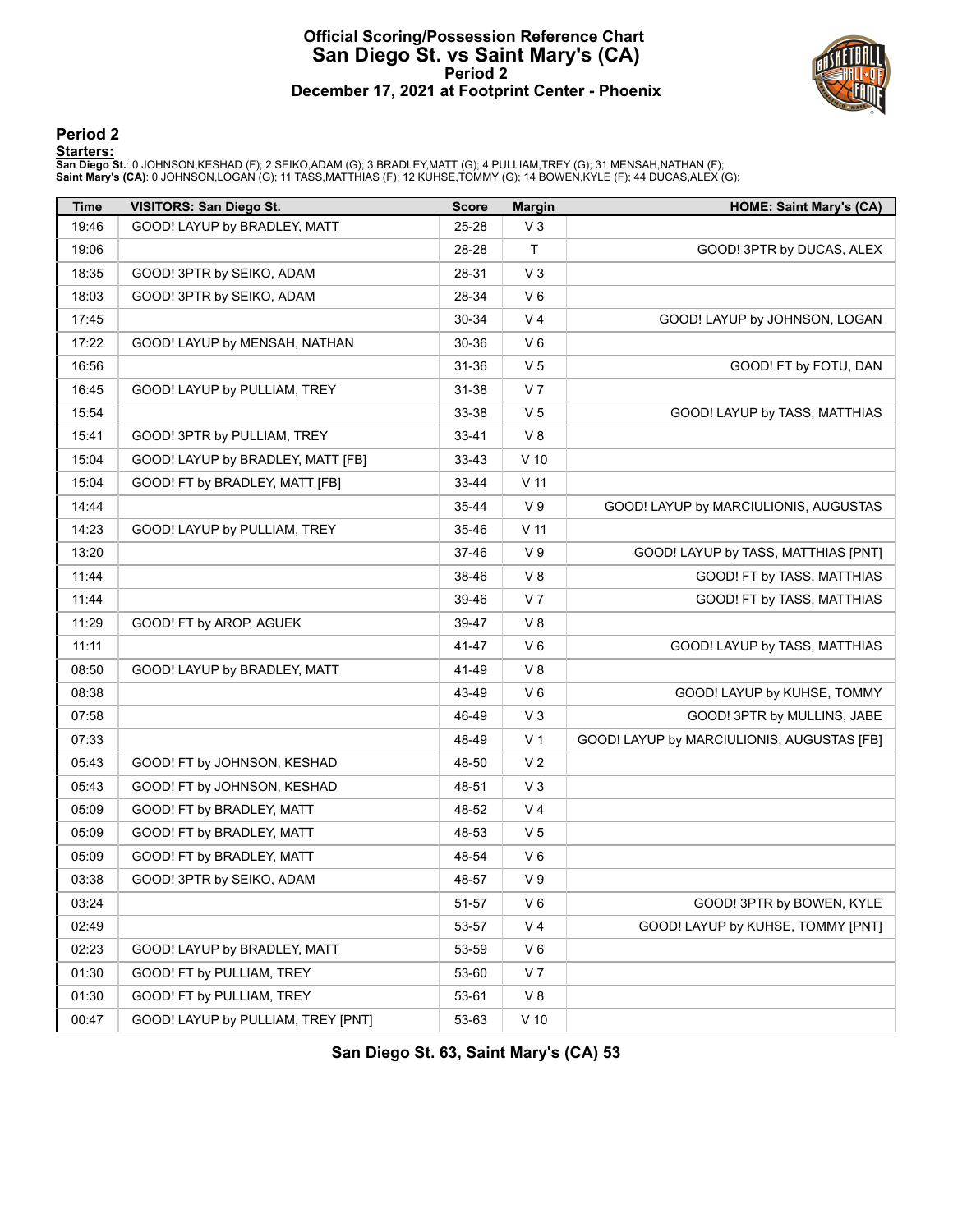

## **Official Substitutions Log San Diego St. vs Saint Mary's (CA) Period 1 December 17, 2021 at Footprint Center - Phoenix**

| <b>VISITORS: San Diego St.</b>                        | Time           | <b>Score</b> | <b>HOME: Saint Mary's (CA)</b>  |
|-------------------------------------------------------|----------------|--------------|---------------------------------|
| 0 JOHNSON, KESHAD                                     |                |              | 0 JOHNSON, LOGAN                |
| 2 SEIKO, ADAM                                         |                |              | 11 TASS, MATTHIAS               |
| 3 BRADLEY, MATT                                       |                |              | 12 KUHSE, TOMMY                 |
| 4 PULLIAM, TREY                                       |                |              | 14 BOWEN, KYLE                  |
| 31 MENSAH, NATHAN                                     |                |              | 44 DUCAS, ALEX                  |
| SUB OUT: 3 BRADLEY, MATT                              | 16:24          | $2 - 2$      |                                 |
| SUB IN: 10 DINWIDDIE, KEITH                           | 16:24          |              |                                 |
| SUB OUT: 2 SEIKO, ADAM                                | 15:52          | $2 - 2$      |                                 |
| SUB IN: 3 BRADLEY, MATT                               | 15:52          |              |                                 |
| SUB OUT: 0 JOHNSON, KESHAD                            | 14:07          | $4 - 8$      |                                 |
| SUB OUT: 31 MENSAH, NATHAN                            | 14:07          |              |                                 |
| SUB IN: 23 TOMAIC, JOSHUA                             | 14:07          |              |                                 |
| SUB IN: 33 AROP, AGUEK                                | 14:07          |              |                                 |
|                                                       | 14:07          |              | SUB OUT: TASS, MATTHIAS         |
|                                                       | 14:07          |              | SUB IN: FOTU, DAN               |
| SUB OUT: 4 PULLIAM, TREY                              | 12:41          | $8-9$        |                                 |
| SUB OUT: 10 DINWIDDIE, KEITH<br>SUB IN: 2 SEIKO, ADAM | 12:41<br>12:41 |              |                                 |
| SUB IN: 20 BAKER-MAZARA, CHAD                         | 12:41          |              |                                 |
|                                                       | 11:39          | $11-9$       | SUB OUT: JOHNSON, LOGAN         |
|                                                       | 11:39          |              | SUB OUT: BOWEN, KYLE            |
|                                                       | 11:39          |              | SUB IN: MARCIULIONIS, AUGUSTAS  |
|                                                       | 11:39          |              | SUB IN: TASS, MATTHIAS          |
| SUB OUT: 33 AROP, AGUEK                               | 11:09          | $11-9$       |                                 |
| SUB IN: 31 MENSAH.NATHAN                              | 11:09          |              |                                 |
|                                                       | 11:01          | $11-9$       | SUB OUT: FOTU, DAN              |
|                                                       | 11:01          |              | SUB IN: BOWEN.KYLE              |
| SUB OUT: 20 BAKER-MAZARA, CHAD                        | 11:01          |              |                                 |
| SUB IN: 4 PULLIAM, TREY                               | 11:01          |              |                                 |
| SUB OUT: 23 TOMAIC, JOSHUA                            | 09:28          | $13-9$       |                                 |
| SUB IN: 0 JOHNSON, KESHAD                             | 09:28          |              |                                 |
|                                                       | 07:56          | $15 - 13$    | SUB OUT: KUHSE, TOMMY           |
|                                                       | 07:56          |              | SUB OUT: DUCAS, ALEX            |
|                                                       | 07:56          |              | SUB IN: JOHNSON, LOGAN          |
|                                                       | 07:56          |              | SUB IN: MULLINS, JABE           |
|                                                       | 06:43          | $15 - 15$    | SUB OUT: TASS, MATTHIAS         |
|                                                       | 06:43          |              | SUB IN: FOTU, DAN               |
| SUB OUT: 31 MENSAH, NATHAN                            | 06:43          |              |                                 |
| SUB IN: 23 TOMAIC, JOSHUA                             | 06:43          |              |                                 |
| SUB OUT: 0 JOHNSON, KESHAD                            | 05:09          | $20 - 18$    |                                 |
| SUB OUT: 2 SEIKO, ADAM                                | 05:09          |              |                                 |
| SUB OUT: 23 TOMAIC, JOSHUA                            | 05:09          |              |                                 |
| SUB IN: 10 DINWIDDIE, KEITH                           | 05:09          |              |                                 |
| SUB IN: 20 BAKER-MAZARA, CHAD                         | 05:09          |              |                                 |
| SUB IN: 33 AROP.AGUEK                                 | 05:09          |              |                                 |
|                                                       | 04:54          | $20-19$      | SUB OUT: JOHNSON, LOGAN         |
|                                                       | 04:54          |              | SUB IN: KUHSE, TOMMY            |
| SUB OUT: 3 BRADLEY, MATT                              | 04:47          | $20-19$      |                                 |
| SUB IN: 31 MENSAH, NATHAN                             | 04:47          |              |                                 |
|                                                       | 04:25          | $20 - 21$    | SUB OUT: MARCIULIONIS, AUGUSTAS |
|                                                       | 04:25          |              | SUB IN: JOHNSON, LOGAN          |
|                                                       | 03:37          | $20 - 21$    | SUB OUT: MULLINS, JABE          |
|                                                       | 03:37          |              | SUB IN: DUCAS, ALEX             |
| SUB OUT: 33 AROP, AGUEK                               | 03:37          |              |                                 |
| SUB IN: 0 JOHNSON, KESHAD                             | 03:37<br>02:23 | 24-23        | SUB OUT: FOTU, DAN              |
|                                                       | 02:23          |              | <b>SUB IN: TASS.MATTHIAS</b>    |
| SUB OUT: 10 DINWIDDIE, KEITH                          | 02:23          |              |                                 |
| SUB OUT: 20 BAKER-MAZARA, CHAD                        | 02:23          |              |                                 |
| SUB IN: 2 SEIKO, ADAM                                 | 02:23          |              |                                 |
| SUB IN: 3 BRADLEY, MATT                               | 02:23          |              |                                 |
|                                                       | 00:38          | 26-25        | SUB OUT: JOHNSON, LOGAN         |
|                                                       | 00:38          |              | SUB OUT: TASS, MATTHIAS         |
|                                                       | 00:38          |              | SUB IN: MARCIULIONIS, AUGUSTAS  |
|                                                       | 00:38          |              | SUB IN: FOTU, DAN               |
|                                                       | 00:30          | 26-25        | SUB OUT: FOTU, DAN              |
|                                                       | 00:30          |              | SUB IN: SAXEN, MITCHELL         |
| SUB OUT: 0 JOHNSON, KESHAD                            | 00:30          |              |                                 |
| SUB IN: 20 BAKER-MAZARA, CHAD                         | 00:30          |              |                                 |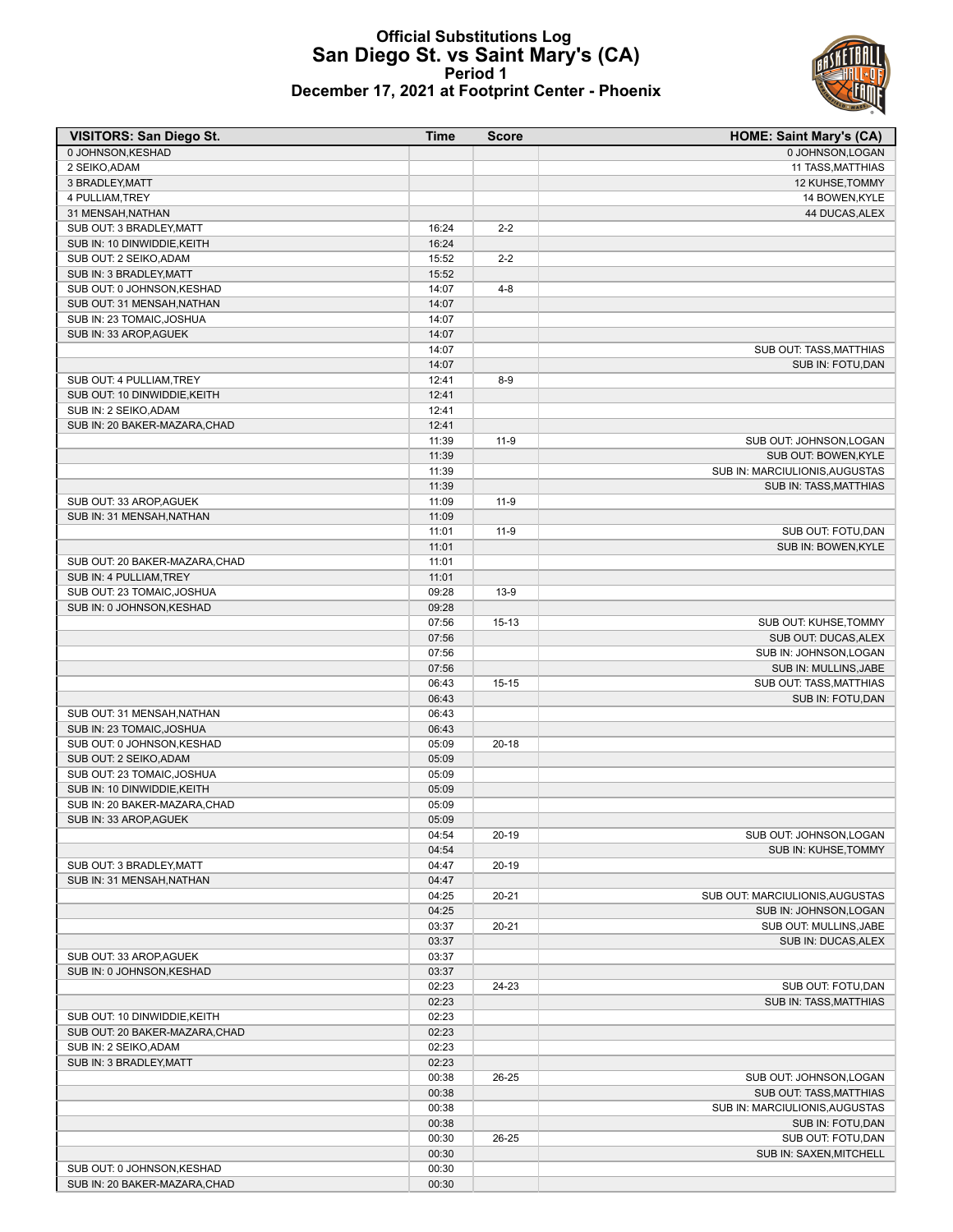**San Diego St. 26, Saint Mary's (CA) 25**